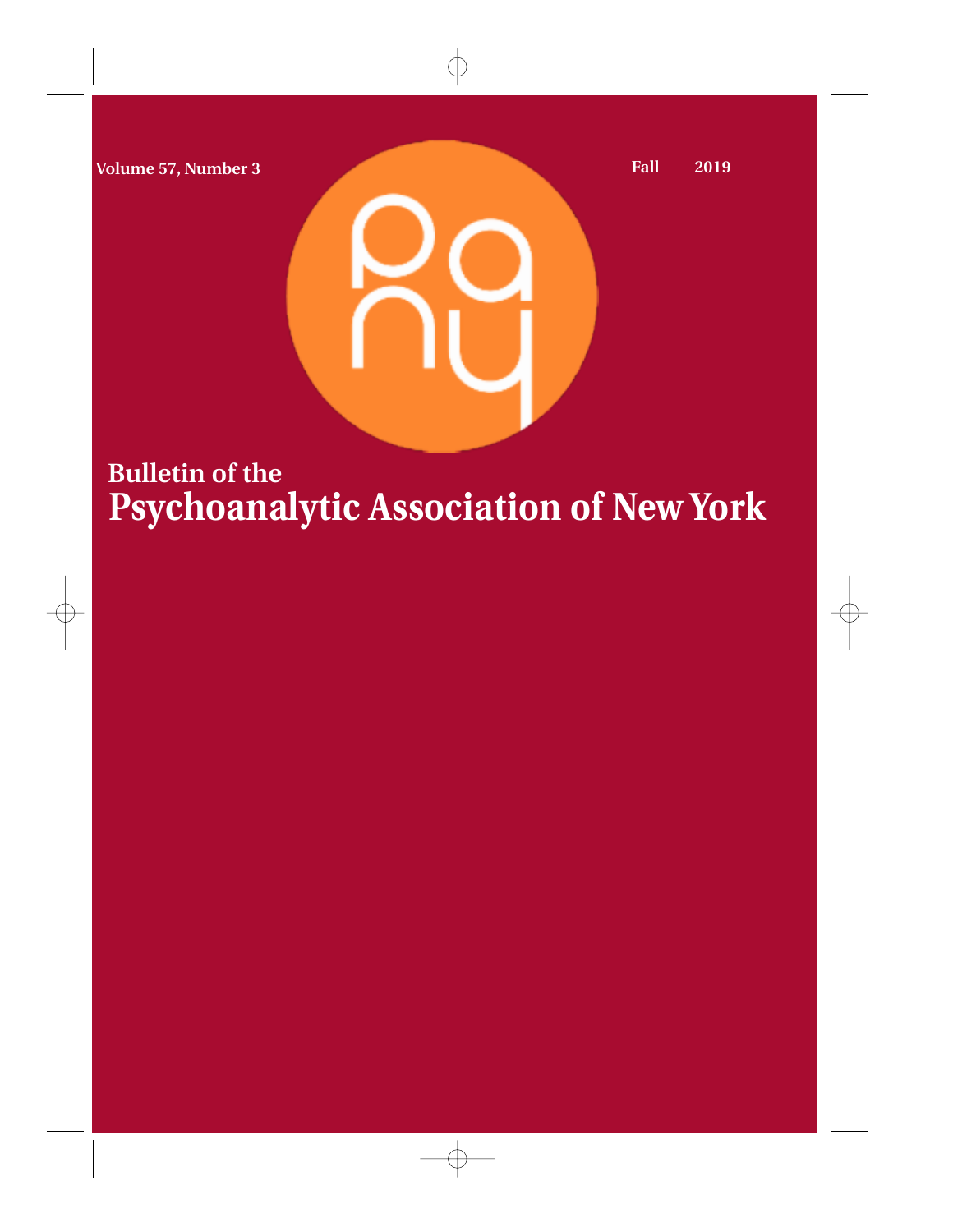### **VOL 57, NO.3 • Fall 2019**

### **Bulletin of The Psychoanalytic Association of New York**

**EDITOR 425 EAST 79TH STREET, #1N NEW YORK, NY 212-472-8867 e-mail: herberthstein@gmail.com**

> **Editor Herbert H. Stein, M.D.**

**Assistant Editor** Leslie Cummins, D.S.W.

### **PANY**

**Director David Frank, M.D. Chair, Education Committee M. Carmela Perez, Ph. D. Chair, Graduate Society Committee Herbert Stein, M. D. Vice Chair, Graduate Society Committee Monica Michel, M.D.**

> **Councilor to the American Psychoanalytic Association Arthur Lew, M.D. Alternate Councilor Barry Rand, M.D.**

# In This Issue…

| Editorial<br>In This Issue $\ldots, \ldots, \ldots, \ldots, \ldots, \ldots, \ldots, 3$                                        |
|-------------------------------------------------------------------------------------------------------------------------------|
| <b>Introductory Remarks to Memories of Shelley Orgel</b><br>September 21, 2019                                                |
| Shelley Orgel: The Lessons of His Character<br>by Jeremy Orgel. $\dots \dots \dots \dots \dots \dots \dots \dots \dots \dots$ |
| <b>Shelley Orgel</b><br>by Judy Kantrowitz 12                                                                                 |
| <b>Shelley Orgel</b><br>by Jason Wheeler $\dots\dots\dots\dots\dots\dots\dots\dots\dots\dots$                                 |
| <b>Shelley Orgel</b>                                                                                                          |
| <b>Shelley Orgel</b>                                                                                                          |
| <b>Shelley Orgel</b>                                                                                                          |
|                                                                                                                               |
| <b>Bulletin Board</b><br>PANY's Training Analyst and Certification Study<br>Group                                             |
| PANY LGBTQ+ Study Group 22                                                                                                    |
| PANY Scientific Meeting Schedule 23                                                                                           |
| <b>PANY News</b>                                                                                                              |
| News and Notes of Members 24                                                                                                  |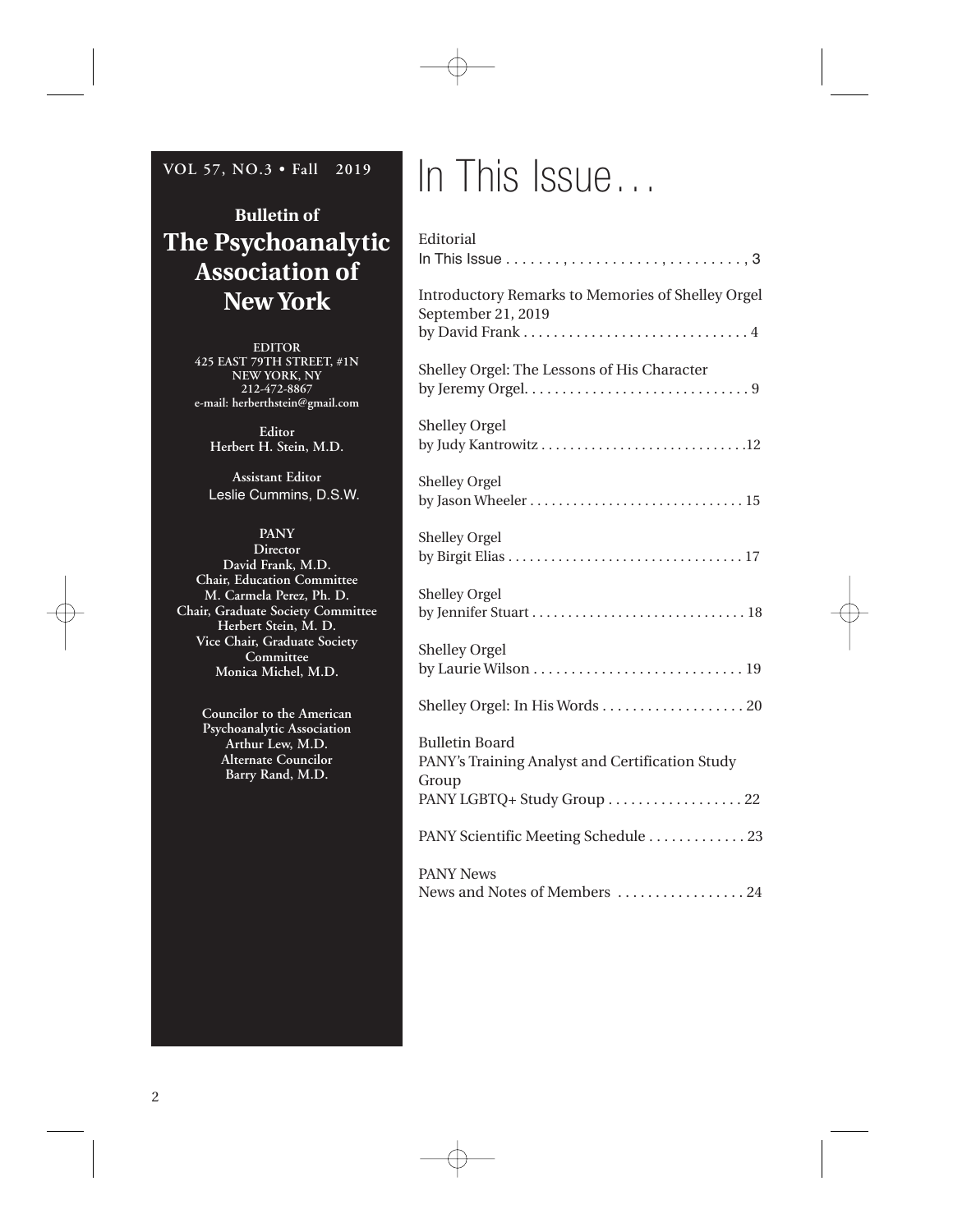## **Editorial**

### In This Issue

On September 21, 2019, PANY held a panel entitled "Memories of Shelley Orgel." The announcement for the event described it as "a memorial celebration of the psychoanalytic life of Shelley Orgel, our beloved PANY colleague who died in December of 2019 at the age of ninety."

This meeting was organized somewhat differently than most such panels designed to honor and remember a prestigious member of the psychoanalytic community in that it was not designed primarily as a discussion of Shelley's major contributions to the psychoanalytic literature nor of his many contributions to this Institute and Society and to the American Psychoanalytic Association over a lifetime of service.

Instead the panelists were asked to speak of their memories of Shelley Orgel and his contributions to their lives, personal and professional. The panelists and others who spoke up spontaneously from the audience included members of Shelley's family, his colleagues and friends, as well as members of our community who knew him as a supervisor, teacher, and personal analyst. The idea was to present Shelley Orgel as he had personally affected the lives and careers of others.

For many of those who attended, it was a very moving afternoon. For that reason, it was suggested that we devote an issue of the PANY Bulletin to it by presenting some of those personal memories as they were spoken that day. Given the very personal nature of these presentations, most of them are presented in briefer extracts at the judgment of the speakers. Our hope is that those who were not there will have some sense of what was conveyed that Saturday afternoon and that those who were there will be able to relive the experience.

I have taken the liberty of making some stylis-

tic touches. Ordinarily, the publications in the PANY Bulletin are presented in double columns and in ordinary type. David Frank's introduction as moderator and organizer of the panel is presented in this standard format for the most part. Following that, the very personal messages from a family member, a friend and colleague, supervisees and analysands—are presented in single column with italic style type in keeping with the intimate tone heard and felt by those of us who were present that afternoon.

I thought it also appropriate to include in this issue a piece that was originally published in the Spring Edition of the PANY Bulletin documenting a transcript of Shelley's own words in response to general questions about his life as a psychoanalyst and a member of the Institute originally compiled for background for the program of the "Tribute Dinner" at which he was one of the honorees. HHS

### **Reminders**

The Election of a new President Elect of the American Psychoanalytic Association will soon be underway and should be concluded before the next edition of the Bulletin. Kerry Sulkowicz, a graduate of this institute and a long time faculty member, is running for President Elect. Kerry holds powerful credentials for this position as a trained psychoanalyst who has spent much of his professional career using his analytic skills as a consultant to organizations and corporations that can benefit from institutional advice and counseling.

Let me also call your attention to the Bulletin Board page which features two recent ongoing group intiatives of our members as well as, of course, the ever present news and notes page.

**HHS**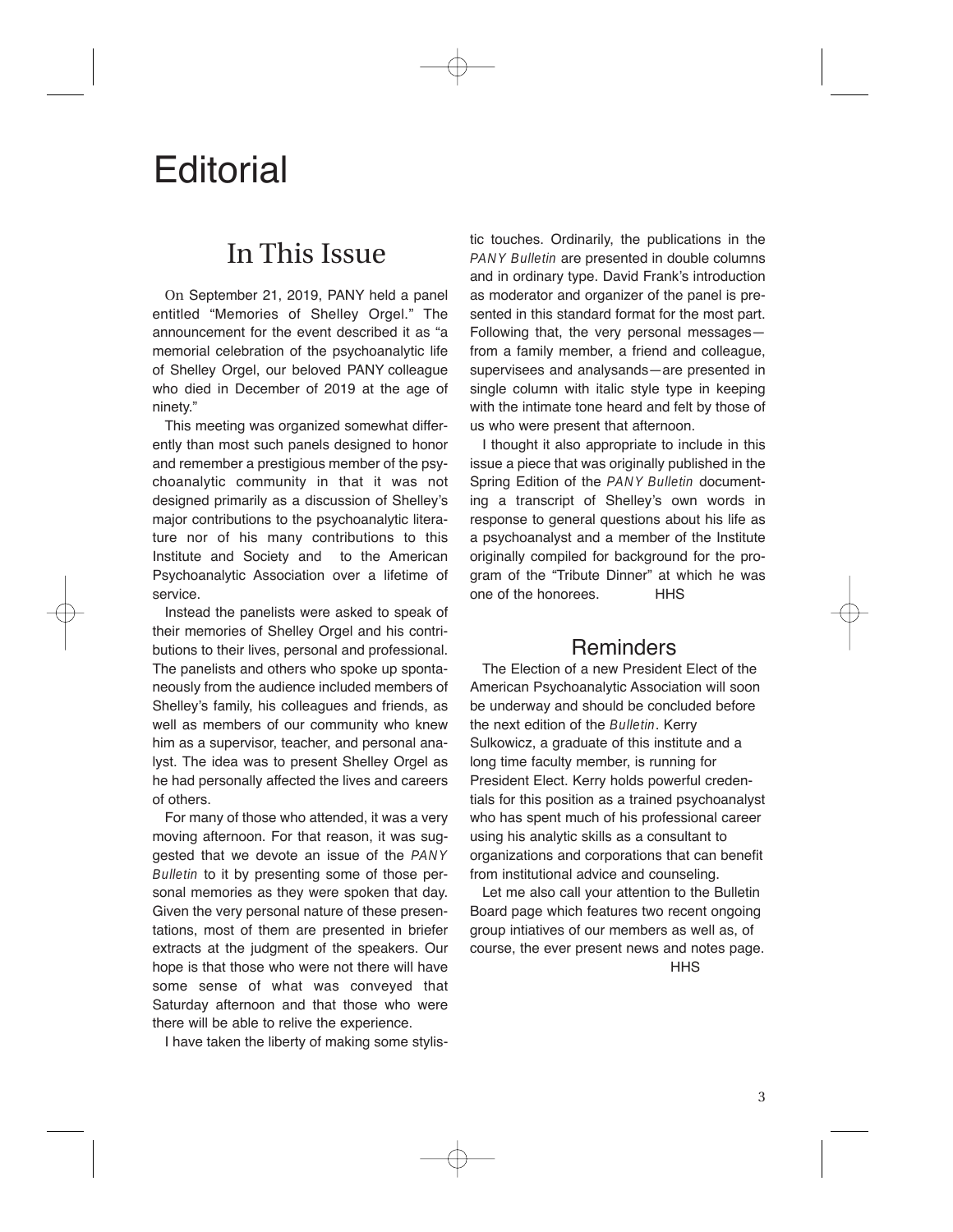## Introductory Remarks to Memories of Shelley September 21, 2019 David Frank

Shelley Orgel, who was Director of the former NYU Psychoanalytic Institute (now PANY) 30 years ago, and a beloved training and supervising analyst, was one of a few directors during the transition from Downstate to NYU who put our Institute (NYU, IPE, PANY) on the map, nationally and internationally, in terms of excellence in psychoanalytic education.

Not only did Shelley put PANY on the map. He left a personal stamp through leadership, shaping the character and culture of his institute. His legacy is a rich one, a remarkable model of humanism and rigor, unflagging devotion to analysis, collegiality, warmth, wisdom, and seriousness of purpose. I cannot think of a more important person who has led this Institute/organization in its 70 year history. In composing his *New York Times* obituary in January of 2019, I described Shelley as "a true luminary whose integrity, compassion, and depth of insight graced our Institute and beyond." His loss is a giant one for the PANY community, and for psychoanalysis at large.

For my introductory remarks to our memorial, I'd like to speak about some of the important ideas he shared and the thinkers he admired. Actually, Shelley's papers are few, maybe 20, compared to many scholars, but are full and deep. This is a brief tour, given time constraints, of some of the central interests, ideas and characteristics of this most exemplary analyst.

My remarks focus on some of his core ideas and intellectual legacy. Shelley often returned to basic concepts concerning what is psychoanalysis and what it is to be psychoanalytic, particularly from the vantage point of technique. An entire course could be devoted to some of his writings. But Shelley's legacy, no less important than the ideas he offered, includes an *extraordinary quality of empathy*— for his patients, his supervisees, his students, and his colleagues—that had a special impact on those of us who knew him. He had a gift for finding affirmative ways to listen and to speak when people were in the act of revealing what was most difficult to say. The power of his empathy emerged as so substantial, in my opinion, from the ways he voiced and harmonized it, within the totality of his personhood his wisdom, intellectual rigor, literary sensibilities, love for human individualness, and lyricism. Empathy voiced within this internal ensemble, ever so personal, was a marvelous thing to experience.

For the purpose of starting our conversation today, I'll present Shelley's thoughts about psychoanalysis in schematic form, with some overlap of these groupings - understanding the limitations of this sort of approach. Here are some of the themes that speak to me as central to how Shelley thought about psychoanalysis:

\*\*\*\*\*\*\*\*\*\*\*\*\*\*

1) Shelley engaged himself in a career-long devotion to standards for training. In a paper on the The Future of Psychoanalysis [*Psy Q,* 1990] he wrote: *" The competence of the analyst … is linked … with the quality of the analyst's education, and that the outcome of the educational experience, in turn, depends, immediately and over time, on the experience of the training analysis."* Stemming from concern and love for the discipline, his interest in training standards, and in particular the training analysis, was a cornerstone of his life's work. Ours is not a field that can be learned through study from afar; it's experiential. Shelley felt that the experience of the training analysis profoundly impacts the quality of training; the graduate analysts' feelings about making the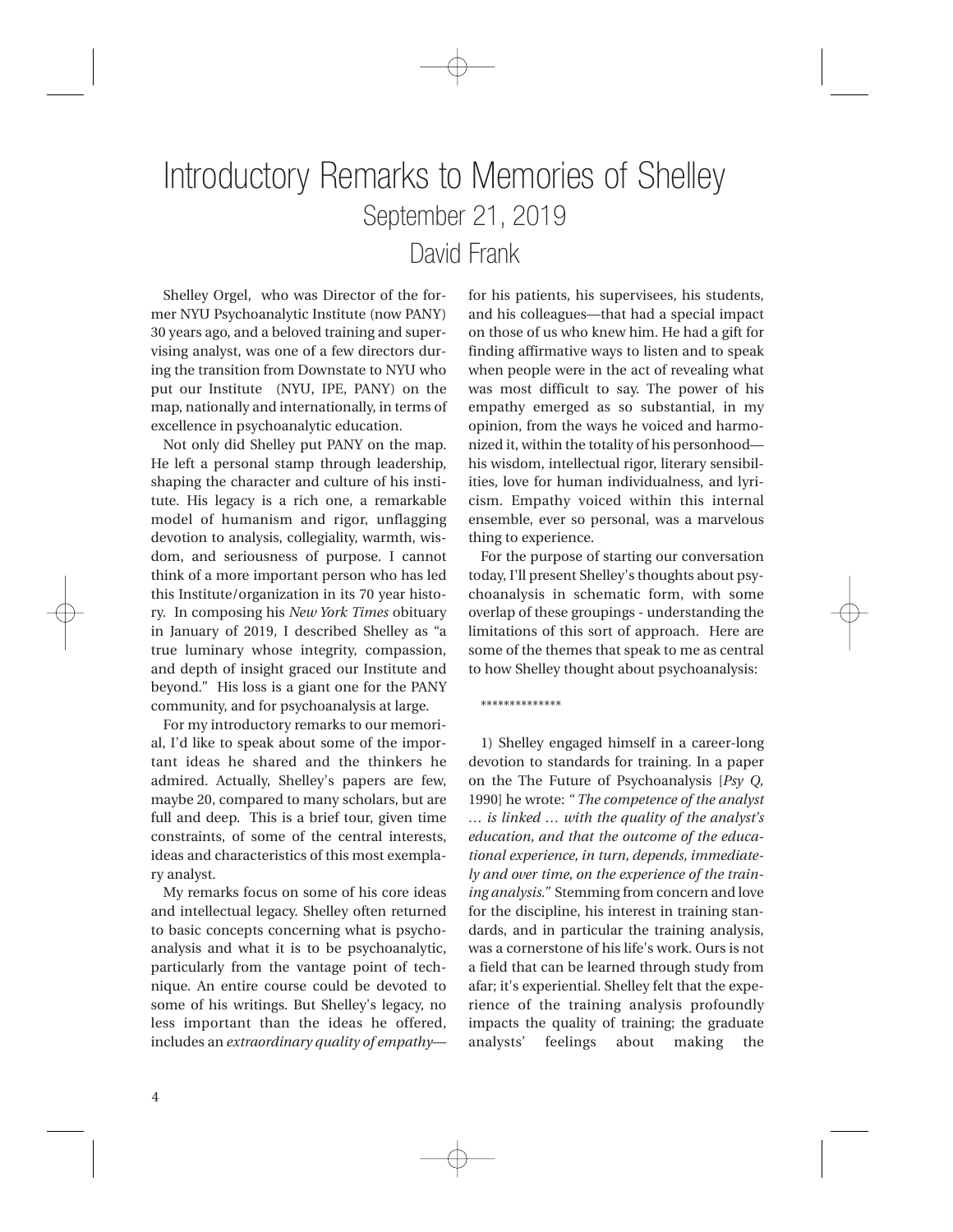recommendation of analysis; the quality,

ses; the health of psychoanalytic institutes; indeed, the survival, scholarly growth and inner sanctum of the entire operation*.* differentiation and uniqueness of future analy-

These beliefs led him to write the paper, "Some Hazards To Neutrality in the Psychoanalysis of Candidates" [*Psy Q*, 2002 ]. Shelley thought of analytic neutrality as the analyst attempting to occupy a balanced or impartial position in relation to the contending forces in the patient's personality, the treatment goals, and the varied constituencies that vie for position in the analytic situation. Many have written about this central analytic concept. In my opinion, Shelley wrote in particularly compelling ways about how neutrality is necessary for the analyst to enable "another person in his or her otherness to exist." What Shelley did in his paper on the analysis of candidates was to help training analysts understand particular complex and emotionally charged situations that can pressure them to temporarily discard neutral orientations, such as candidates' career and educational decisions or supervisors or institute protagonists (welcomed or unwelcomed by analyst and/or patient) suggesting that candidates "work on something in their analysis."

2) Shelley wrote and spoke about what happens in the room in an analysis—training and otherwise—ever mindful of the risks of what he called "palliative dilution." In his paper on *maintenance of an intact psychoanalytic situation requires continuous care by the analyst because the patient and the analyst throw many obstacles in its path … always a temptation to dilute the pain by diluting the experience of analyst and patient in the analytic situation."* Shelley shined a spotlight and encouraged us to be aware of the many rationales, theoretical and technical, that may be called upon to direct the course of the analysis in the service "The Future of Psychoanalysis," he wrote: "*The*

of defense. He asked us to be vigilant for developments that may seem (to both analyst and patient) like a harmonious interaction but that may fend off *"useful transference intensities that can be projected outside of the room by patient and analyst, depriving the analysand of the right to strive for ... and achieve the quality of insight that sometimes is mobilized only in the aftermath of transference storminess… ."* [Comments on the Topic, *Journal of Clinical Psychoanalysis*, 1997].

Shelley wrote about a variety of pathways to dilution of the transference neurosis, including the analyst's acting upon his or her desire to be the confident mentor, and the complexities of certain parental approaches to patients.

He spoke and wrote about Brian Bird's paper on Notes on Transference: Universal Phenomenon and Hardest Part of Analysis [*JAPA*, 1972]: *"what is specific about a transference neurosis is the active involvement of the analyst in the central crunch of this conflict."* Analysts can pull away from it wittingly or unwittingly because this work is so difficult. In that paper, Bird wrote about why analytic work leans so heavily upon the analyst's "skilled fortitude," in part because "one of the serious problems of analysis is the substantial help the patient receives directly from the analyst and the analytic situation…… the trouble in a sense is that the direct nonanalytic helpfulness of the analytic situation is far too good(!)," so easily beckoning and tempting both analyst and patient.

Brian Bird quoted Freud's 1905 paper on Dora ( written 5 years after his treatment of Dora and 8 years after *The Interpretation of Dreams*): "it is easy to learn how to interpret dreams, to extract from the patient's associations his unconscious thoughts and memories and to practice similar explanatory arts … ." Bird emphasized Freud's early insights about transference, that it "is so hard to work with that we will be tempted to attenuate, or even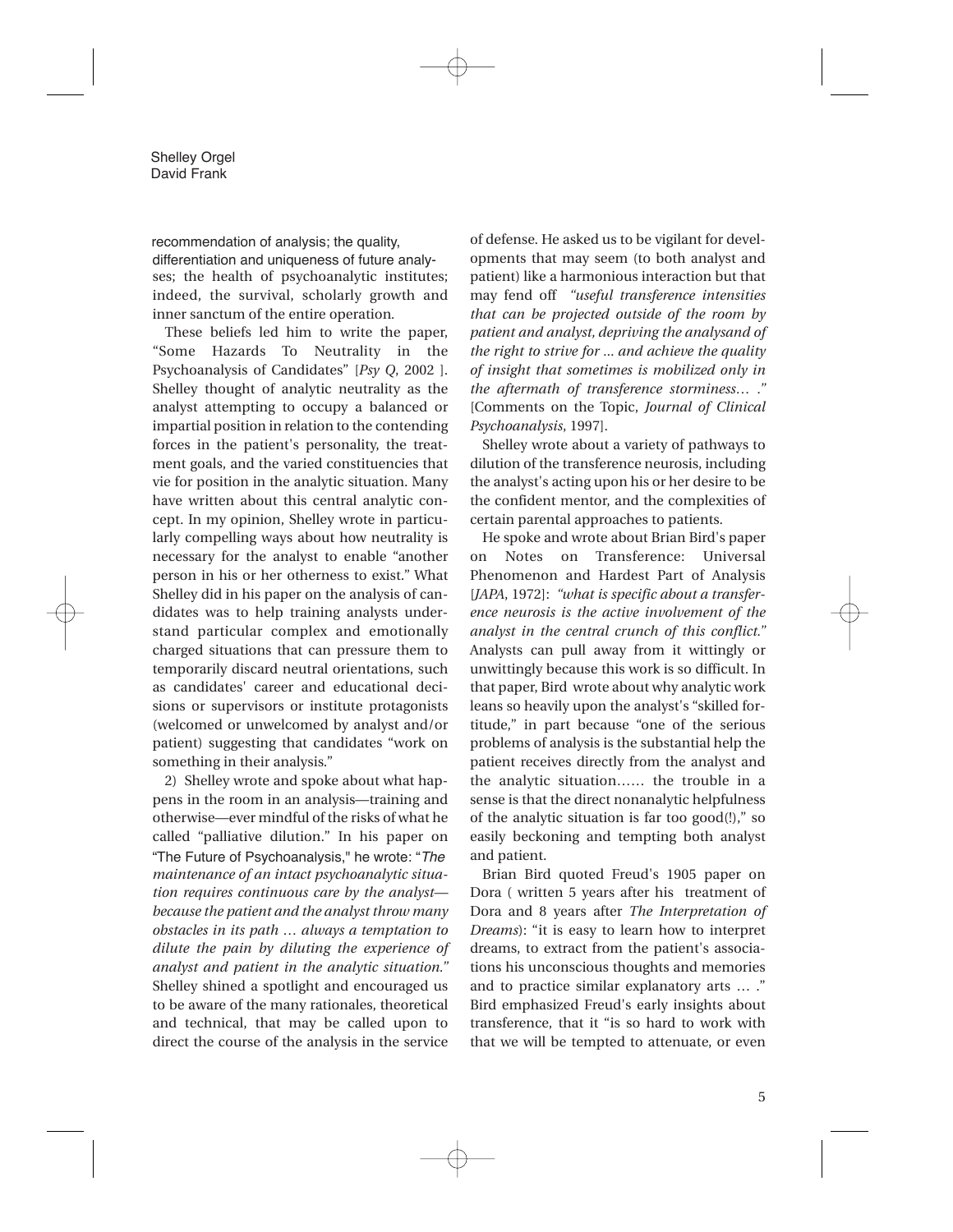omit it … if we do this … analysis will be reduced to an *explanatory art."* (italics added) Whereas Bird focused more on the hostile negative transference as something that patient and analyst evade, Orgel was just as attentive to all sorts of positive transferential elements that can also be diluted in analytic work. In writing about the risks of "palliative dilution" of the transference neurosis, I believe that Orgel and Bird were among the leading psychoanalytic thinkers in the last 50 years who devoted themselves to differentiating what happens in psychoanalysis versus psychotherapy and in trying to protect analysis from becoming an "explanatory art."

3) Shelley spoke about the central therapeutic action of knowing from within, while connected with another.

In the "Hazards" paper (mentioned above under #1), Shelley wrote *"Acquiring a passion to know, to bear owning one's inner world of unconscious wishes and defenses, and to experience the emergence of new, affectively charged insights and memories as surprises, from within, are functions that lie at the heart of the intrapsychic transformations that define analytic change as distinct from therapeutic change."*

Shelley was deeply concerned about developments in the field that excessively prioritized interactional and relational approaches those that emphasize *"corrective object relationships over interpretation and insight into … unconscious conflict in the transference … ."* This is by no means to say that Shelley felt that relational approaches are not valuable in analytic work. His own lyrical and even poetic manner of speaking would be an example of the value he placed on relational elements to reach his patients. But he worried that if too heavily relied upon, such approaches could be used by patient and analyst to interfere with both the power and sensitivity of knowing from within, nourished by the free associational method.

4) The risks of idealization of our psychoanalytic teachers: I suppose this could apply to our own thinking about Shelley today. In "The Future of Psychoanalysis" paper, he wrote: *"We are tempted to turn the analysts of our parents and grandparents' generations into mythic figures. ...[this can] reflect our continuing infantile need for 'great men and women' in order to help us to curb our own drives."*

Shelley delves into this in his paper, "Arlow as Teacher and Supervisor" [*Psy Q*, 2006] on Jacob Arlow (one of his revered teachers and early supervisor at Downstate), describing Jack as wary of the temptation to re-establish an apprentice-master model when Shelley participated in a study group on termination with Arlow after graduation.

Shelley wrote: *"All of us wished to find in him a leader who would calm our worries that we had never learned how to 'do it right,' … to replace our analysts to whom we could no longer turn ... and for whom some of us were surely continuing to mourn.*

*"In this seminar he offered what he did in supervision—insight into the reasons we were inhibited in consolidating our independent identities … to think as individuals, creatively, as analysts. ... He helped me to grow not as a disciple, but as someone who could search and struggle to find my own way, to achieve and build my own identity as a psychoanalyst."*

5) Shelley's emphasis on the problems with becoming a "disciple," as opposed to embracing one's own unique individuality as an analyst can be considered in the context of his deep interest in termination phase work (Plenary Address APsaA, 1998, "Letting Go: Some Thoughts about Termination"). Shelley emphasizes Hans Loewald's insight, that "what results at the end of analysis is emancipation, not identification, if the feelings of mutual abandonment can be analyzed and the relationship rather than the object or person is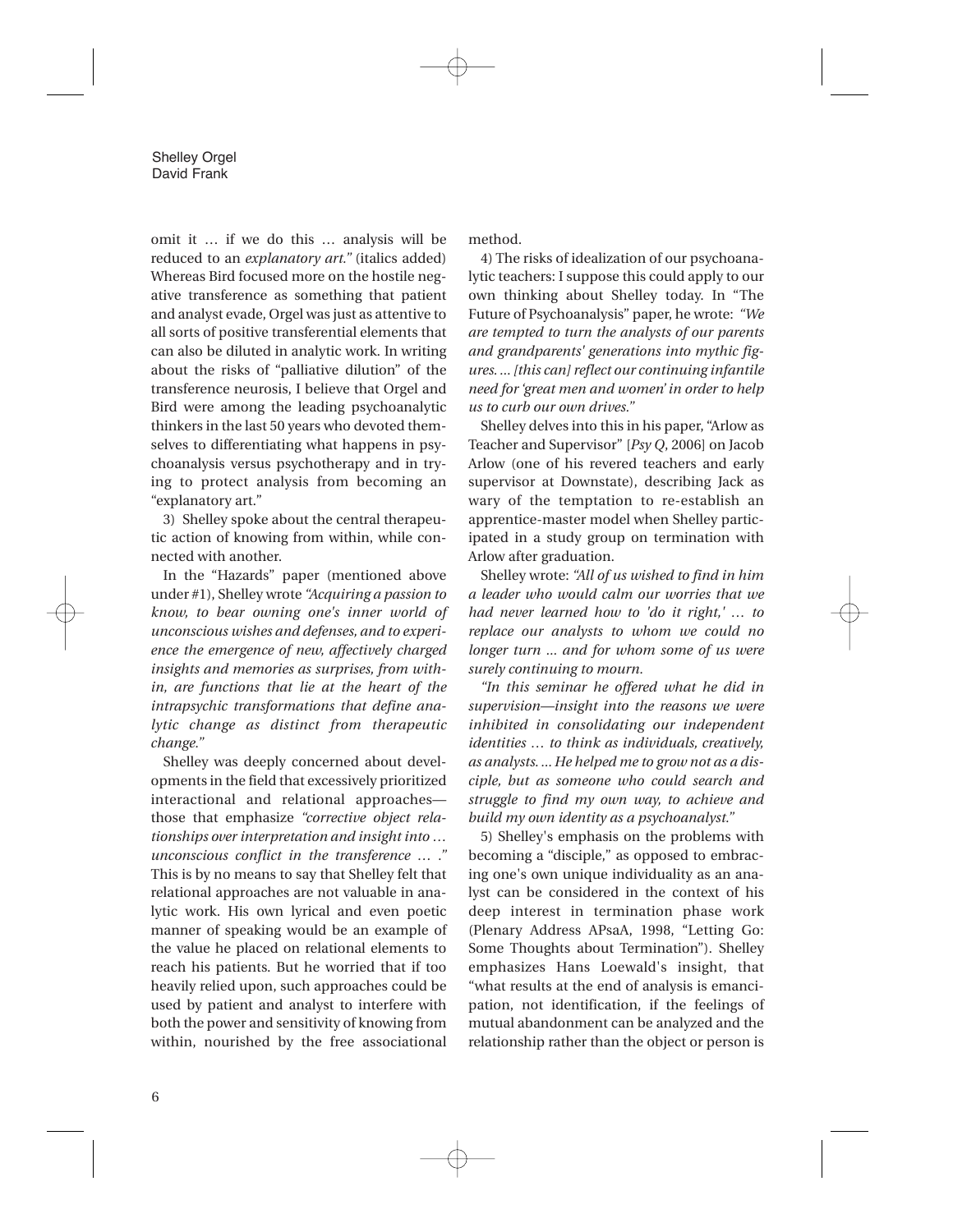#### internalized."

Furthermore, Shelley believed in the applicability of the experience of emancipation in properly concluded analyses to issues such as the vitality of psychoanalytic institutes. This ripple effect, described in #1 above, exemplified how Shelley's life work was more comprehensive than his valuable contributions to psychoanalytic theory and technique—he articulated a vision of communities.

*"In appropriately terminated training analyses, with the emancipation that accompanies internalization of the analytic relationship, the candidate-analysand, as an analyst, is more able to be selectively attuned to different analysands as individuals. Knowing them and treating each one as unique means the (graduate) analyst is not compelled unknowingly to follow a repetitive program applied to all. Such unconscious programs have been known to carry on lines of analytic transferences in perpetuity … draining our field (and institutes) of creative energy."* [Hazards, 2002]

6) Shelley's Intellectual style and ethos was one of relentlessness in pursuit of understanding human emotional life. This is perhaps best exemplified in his prescient paper on Freud and the Repudiation of the Feminine [*JAPA*, 1996], a pioneering paper on female sexuality. I recall the excitement in listening to Shelley, then age 66, giving this paper in NYU's Farkas Auditorium as the PANY Freud Lecture in 1994. The paper is quite simply a tour de force, a past and future looking account of Freud's wonderful burst of self-analytic work at the age of 75 (within a year after his mother died at the age of 95), when he wrote his "surprising" 1931 paper "Female Sexuality" revealing, as a discovery, the little girl's pre-oedipal longings for her mother.

The "Repudiation" paper is about Freud's experience of the feminine in himself, and especially his repudiation of the female components of his own identity. What comes across is Shelley as a kind of post-hoc supervisor and "analyst" of Freud—demonstrating with tact and humanity (and gusto) an understanding of Freud's fresh insights at age 75. Shelley reveals Freud's counter-transferential blind spots even in the immediate aftermath of Freud's then new insights about the Dora case, 30 years after the three-month treatment concluded. Orgel points out that even considering Freud's own post-hoc self-supervision for not having recognized Dora's homosexual love for Frau K as the strongest current in her mental life, Freud does not recognize his own position as object of Dora's desires for her mother—*"He couldn't play the part of the mother in the transference."* At this point in his career, Shelley, as a senior analyst was able to observe and respect Freud's own developmental arc of growth and also reflect upon what Freud was not able to consider at the time.

Shelley referred to his insights about Freud six years after delivering the "Repudiation" paper, describing Freud's reticence in writing about the emotional intensity and power of others' attachment to him—*"for him to want to be loved, missed, mourned violated his character…. his characterological bent towards an adversarial attitude… ."* [Letting Go, cited above].

#### And more specifically,

*"Psychoanalysis comes into being from Freud's need to discover and reveal himself in each of the members of the primal scene, to 'know' each of the participants without destroying either of the sexual pair, and without becoming lost in being any of them irretrievably… . These delicately balanced tensions are, I believe, always evident in analyses when they come alive. In his self-analysis after the death of his father ... he found himself in the murderous struggle of Oedipus and Hamlet with the father he wished to replace and become. The knowledge of what it might feel like to be the mother, however, what the psychological experience is of*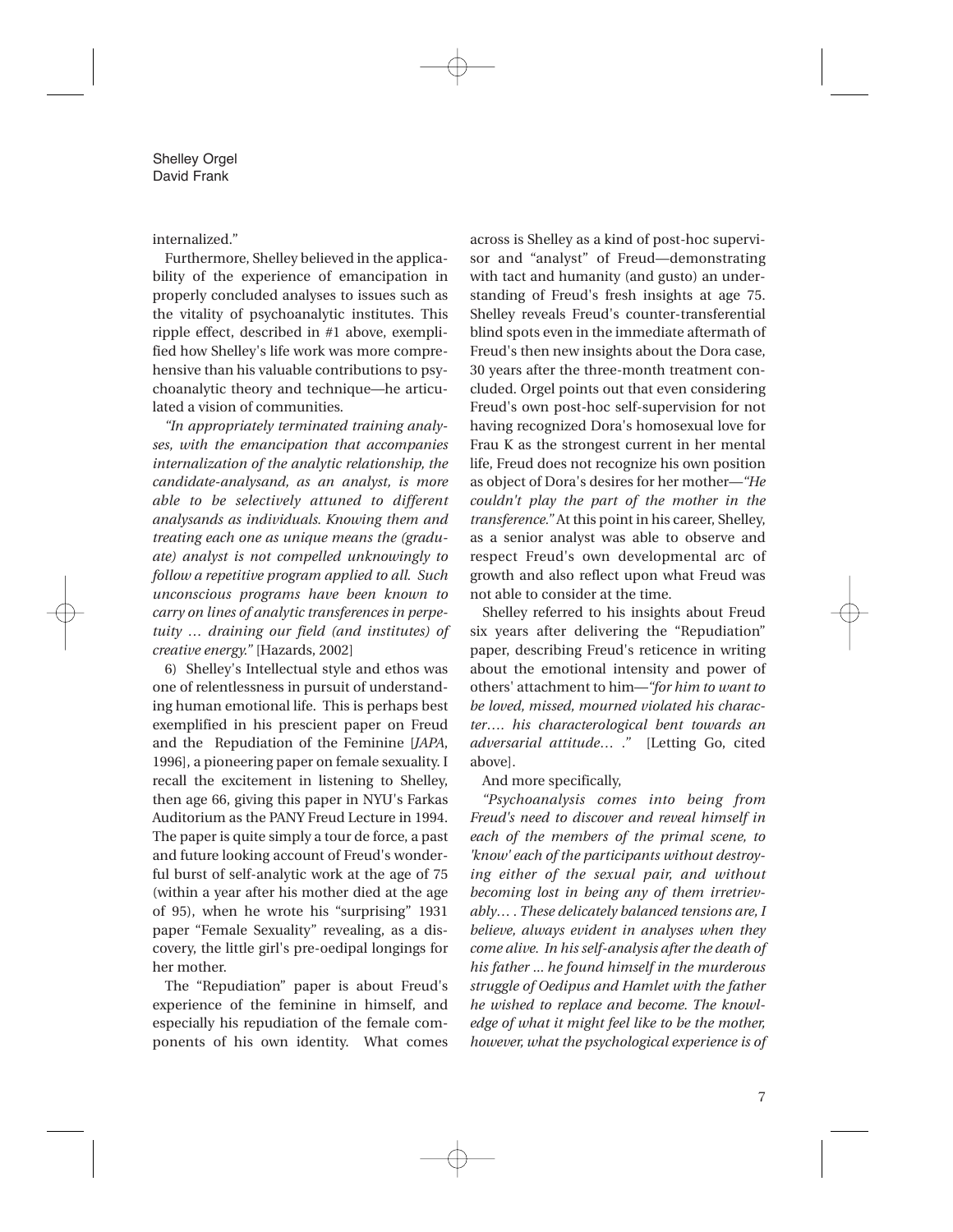*being a woman eluded him…. When patients imagined and desired him as a woman, he turned away. It took awesome courage to admit the wish to have mother, but it remained painfully difficulty for him to wish to become her."* [Repudiation, 1996].

7) Finally—and this is less an idea than an approach or spirit rooted in Shelley's character —the points I've elaborated reveal Shelley as a kind of conscience of psychoanalysis, a loving superego in his relationship with the history of psychoanalytic thought and the ways he valued the continuity of its history.

We need reminders in a discipline that embraces such complexity and emotional and intellectual adventure. We need those who remind us so that we can hold onto and rethink certain foundational ideas. An example of this is Shelley's consideration of Sidney Tarachow's work. Shelley mentions Tarachow, when interviewed in 2013 by Herbert Stein. Tarachow wrote about the mutual urge of patient and of analyst to acting out; that object hunger is as much a problem of the therapist as it is the patient's. "The therapeutic task for the therapist is with his own struggle with his need for objects and with the self-imposed therapeutic barrier…" [Sidney Tarachow, *An Introduction to Psychotherapy*, 1963]. Shelley's expansion and elaboration of Tarachow's ideas is just one example of his embracing the history of psychoanalytic thought. Shelley curated and offered us a body of ideas— bridging and translating into our times essential psychoanalytic concepts and in so doing, establishing continuities with our intellectual history so that we can move towards our psychoanalytic future with a sense of being bolstered, not encumbered, by our past.

*"Every day, psychoanalysts lose and re-find in microcosm what psychoanalysis has lost and found in its tumultuous historical development from the very beginning. As analysands and later as analysts, we realize and tend to "forget" in never ending waves the ways in which the clash of drive and defense in us creates and influences, temporarily or enduringly, what we can know of ourselves and other people."* [Future of Psychoanalysis, 1990 *Psy Q*]

#### Shelley's words, written in his seventies, are important, so I will read them:

*"This freedom to be oneself is the developmental ideal for everyone. To facilitate our analysands' efforts to obtain it and to use it in their analyses of themselves and others is a particular goal of a training analysis. To the degree that we have achieved this freedom ourselves, we will be able to let our analysands offer others the same opportunity. Attaining such freedom means managing to live with occasionally conscious fantasies of incest and murder, with the wish to be both sexes while accepting that one cannot be, with the wish to be an infant and accepting being an adult who is partly an infant. It means living with a cognitive and emotional sense of the flow of one's past history, and with the realization of one's limited future. Most of all, to be such an analyst is to want another person in his or her otherness to exist. I believe that attempting to be analytically neutral … is a necessity in any effort to achieve this. A training analysis sheds a bright light on our faltering attempts to accept another's existence,to love an other. To want this is,I think,so hard for all human beings that it is no wonder it is only incompletely realizable in any psychoanalysis. And yet—to choose to live one's life conscious of such struggles and to work with them daily honors the gift of being human. This makes being a psychoanalyst— and an analysand— an incomparable privilege."* [Hazards to Neutrality, 2002]

> David Frank, MD September, 2019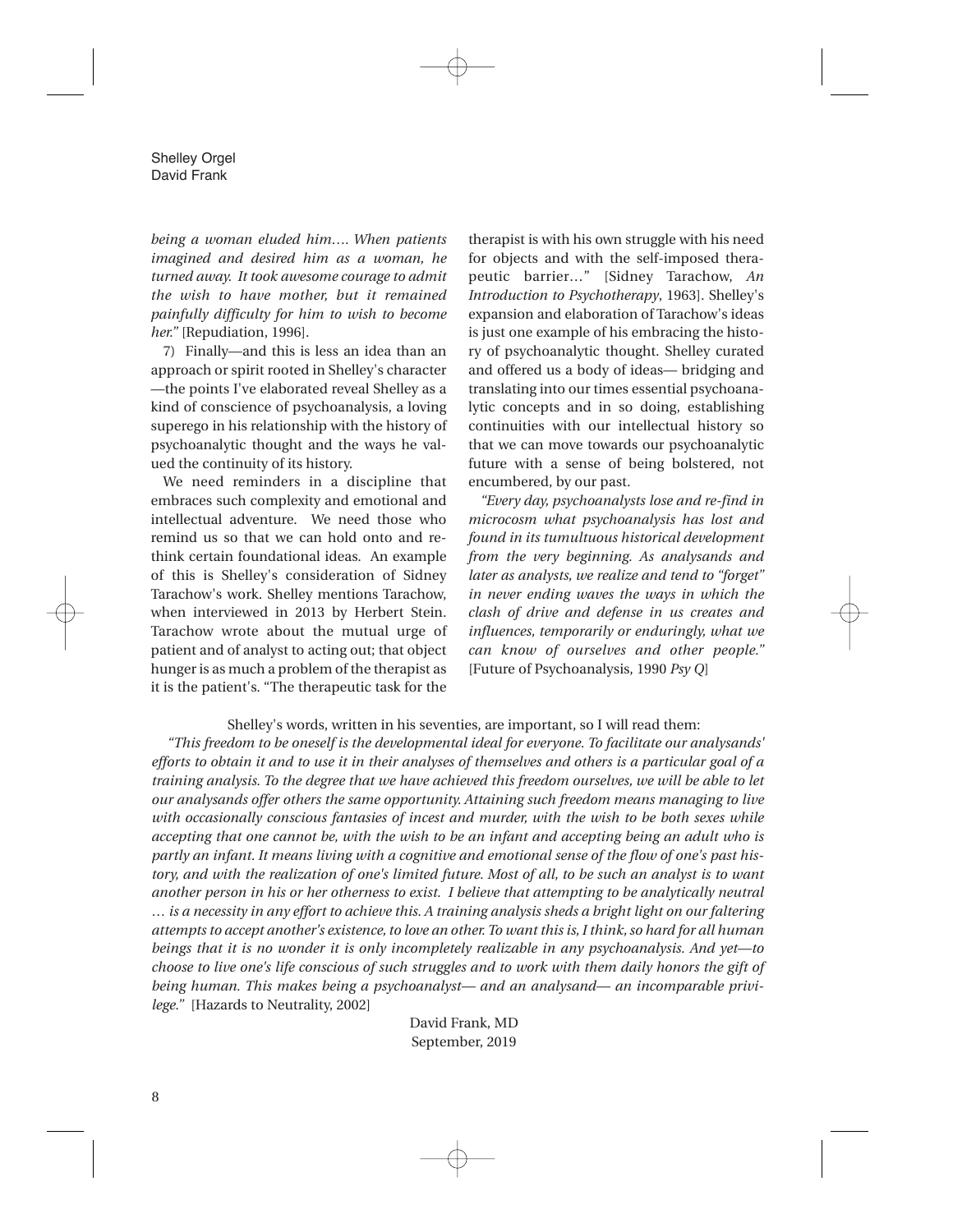## Shelley Orgel: The Lessons of His Character

### Jeremy Orgel

*Let me begin by offering my thanks, on behalf of my family, to everyone who has contributed to this great gathering in remembrance of my father, Shelley Orgel. He would have loved it.*

*I feel very honored to be here in this setting that has held so much meaning for both him and me. We both attended medical school and saw our first patients here. This was the site of my father's institute, which was another home to him.When I was a medical student here, he was the director of the institute. I took an elective that the institute offered to medical students. Its candidates and faculty were some of my first psychoanalytic mentors. Many of you were blessed to have known my father as your teacher, supervisor, colleague, or analyst. You must have known him intimately in some ways that I didn't.While I have read many of his papers, listened to him discuss his patients or talk about psychoanalytic theory, and sometimes, despite my own reticence, consulted with him about my own work,I learned much more about being an analyst from how he raised me. As his son, I absorbed what I call the "lessons of his character."*

*I would not have become a psychoanalyst had it not been for my father. When I was 23, I asked him to read an essay on Herman Melville that I had written for my master's degree in comparative literature. He recognized something in it that I was not myself aware of: a way in which I approached the text that demonstrated to him that I had the capacity to think analytically. He suggested that I consider studying clinical psychology or medicine with the goal of becoming a psychoanalyst. As his opinion of me mattered so much, his encouragement had a big impact. I think that one of his gifts, which many of you have also experienced, was an ability to see the potential for certain kinds of growth in other people before they have recognized it in themselves, and to foster their development without getting in the way of it. He did this with me and he did the same with his students, his colleagues, and his patients. He showed me by example that this fatherly capacity is essential for a psychoanalyst.*

*My father told me directly that he believed that one's work has value if it helps other people, and perhaps only if it does. He never lost sight of that simple truth. Although it may seem self-evident to us that first and foremost, we are here to help our patients, my own experience in the field has shown me that sometimes we can lose sight of this guiding purpose. I know that I have from time to time. When I remember my father's insistence on helping, I feel that I get back on track. I then become more able to give my patients what they need from me.*

*My father was extremely curious about other people, whether they were family members, friends, patients, people in the news, or characters in films, plays, or novels. He instilled that same curiosity in me, and I have identified strongly with that aspect of his character. He taught me that being an analyst means always being interested in and curious about one's patients, and that if I found myself feeling disengaged or losing that interest, there was a problem that I needed to try to understand better.*

*My father showed me that by paying close attention to literature, music, theater, film and politics, we can learn as much about the human psyche as we do when we listen to our patients. He demon-*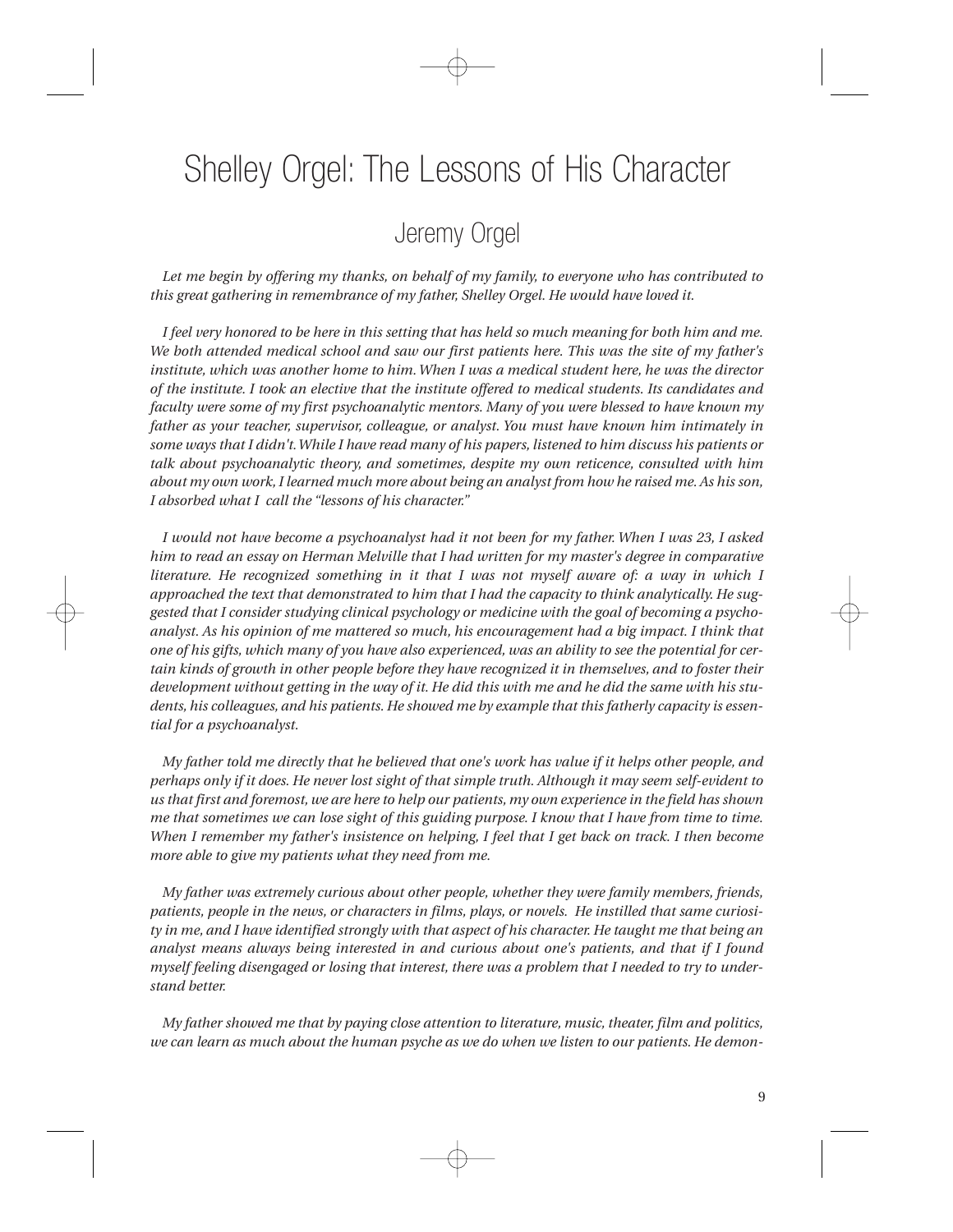Shelley Orgel Jeremy Orgel

*strated to me how the lessons we learn about people by immersing ourselves in our culture will both complement and inform how we understand what our patients reveal to us. He was very involved in the cultural and intellectual life of the city and the nation, and had strong opinions about it. My father transmitted to me the belief that in order to be a good analyst, you have to live a fully engaged life in the world, with your eyes, ears, and mind wide open.*

*My father wasn't perfect. Like the rest of us, he had his prejudices, and there were times when he was less than optimally patient or understanding. Sometimes, he had a harder time listening attentively or taking as much interest in my situation as I had wished that he would. Perhaps something was annoying or preoccupying him. He might have felt tired or ill, or maybe he was worried about something that he kept to himself. Yet I never felt that he indulged himself in those moments. Usually, he recognized that he needed to work harder to overcome whatever obstacles were preventing him from becoming more empathically attuned. Then, he would make the effort, and usually succeeded at it. He showed me that to develop true empathy for someone else takes constant work and a great deal of vigilance: that as analysts—indeed as human beings—we fail in this vital endeavor when we allow ourselves to become complacent or self-indulgent, or when we permit ourselves to stop tuning in carefully to what the other person is expressing and the responses that they evoke in us. He once told me that the point was to find empathy for the patient's unconscious. No one else has ever put it to me that way. From all that I know of my father, I would speculate—as I must because we never really spoke about it explicitly—that he felt that achieving and conveying deep, genuine empathy was the most important gift that he could offer to his patients.*

*My father had two analyses, the second of which I believe ended in the early 1960s. He found that one, with Judith Kestenberg to be much more helpful than the first. As far as I know, he never sought treatment after that. Still, he remained dedicated to a life of introspection. I believe that he felt that it was his sacred responsibility, both professionally and personally, to be as self-reflective and selfaware as he could be. He approached this lifelong task as he did so many other things that really mattered to him: with rigor, unceasing effort, courage, and complete honesty. Here again, he taught me that as an analyst, I, too, needed to be unwavering in my commitment to knowing myself. I try my best to live up to the example that he set for me.*

*For my father, self-examination was not just something that he pursued for its own sake. I am convinced that it was what allowed him to adjust, change, and ultimately grow when he faced some harsh realities in his life that left him with no appealing choices. He showed me how essential it is to never stop reflecting upon my emotions, thoughts, and actions. I see it as my duty to impart this same lesson to my patients.*

*I will now describe two such crises that required intensive and undoubtedly painful self-inquiry in order for my father to handle them as well as he did. Both profoundly influenced—indeed determined— the course of his life and work in his later years.*

*When my father was 60, he told me that he had developed renal insufficiency. He lived with this condition for the next ten years or so, until he was 70, when it rapidly progressed to renal failure. He had two options: dialysis or a kidney transplant. Fortunately, he found a donor who was an excel-*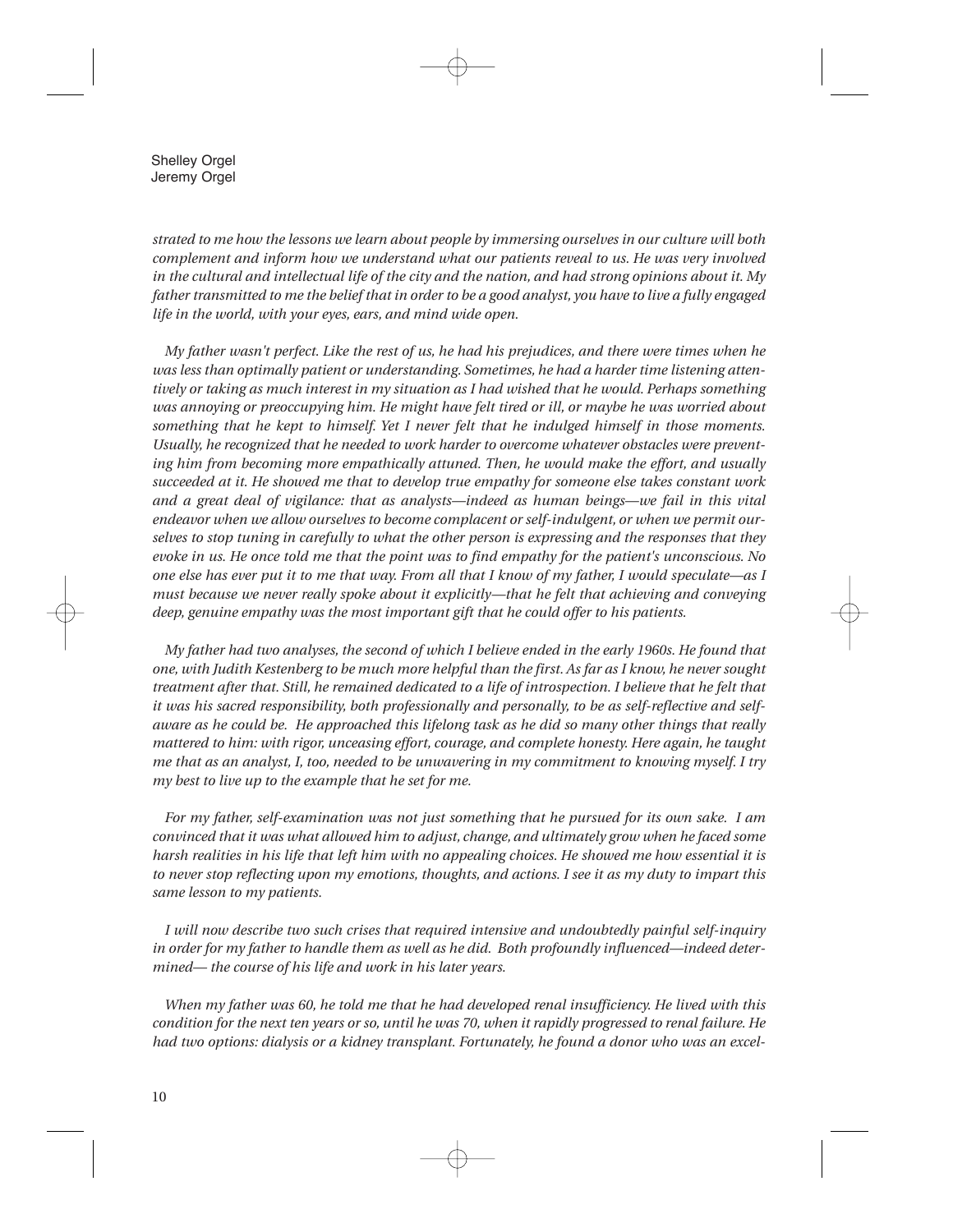Shelley Orgel Jeremy Orgel

*lent match. But it was by no means certain before the surgery that things would go well for him. In the months preceding it, he was preparing to take a long break from his practice in order to have the transplant and convalesce. He let his patients know that he anticipated being away for several weeks at least—something he had never done before. He helped them prepare emotionally for his absence, containing their anxieties while simultaneously dealing with the impact that they had on him at a time when surely, he had to reckon with his own fears and uncertainty.*

*During this vulnerable period, he wrote what some regard as his best paper: "Letting Go: Some Thoughts about Termination," which he gave at the Plenary Session of the APA mid-winter meetings, just before he took his leave from practice. My father had to confront that his illness might force him to let go of his life's work, or even die. I believe that with these issues in mind, he was able to approach with fresh insight and striking emotional immediacy the related topic of termination as a transformative experience for both patient and analyst, both of whom are caught up in the work of mourning. I found that as he lived through this chapter in his life, my father grew more gentle, more patient, more ready to express gratitude and appreciation, more nurturing. His maternal side was more apparent to me than ever before; I think this was because he himself felt more free to express it. In recognizing this part of him, I felt more permission to find something analogous in myself, and to let it permeate how I related to my loved ones, and also my patients.*

*After his kidney transplant, my father would live an active life for twenty more years.*

*During the last five to ten years of his life, my father was forced to come to terms with the most wrenching loss that he had ever known: when my mother developed Parkinson's disease and dementia. He felt that in many senses, he was losing the person he had been closest to for most of his life: his true love and closest companion, with whom he had shared everything. It was painful to witness him struggling to come to terms with the shocking changes that he saw in her. At first, it was quite difficult for him to accept that my mother's mind and body were both deteriorating. He felt increasingly lonely as he and my mother started to lose their unique ways of connecting with each other—verbally, emotionally, intellectually, and physically—that had kept them bonded to each other for so long. At 87, he finally had to retire from work—another huge loss for him—in order to devote himself to caring for her, as my mother had become as dependent on him as a baby would be on her mother. (This was my father's way of describing it, not mine.) He spoke freely to me about how he mourned the loss of my mother as he had known her, and their life together. Yet with mourning came necessary change, and growth that could not have come about without mourning. My father started to embrace his new role: gracefully and graciously. He came to accept my mother's condition, learning to treat her much more kindly and with more forbearance. He told me about how identified he now felt with his own mother: an identification that was immediately apparent in how obsessed he became—and not without pleasure—with shopping for food and cooking and feeding my mother delicious meals, day after day.*

*This final transformation that my father experienced, so late in his life, inspires me daily as I approach my work as an analyst and physician, and my life as a husband, a sibling, a son, a friend, and a father.Writing these reflections and sharing them with you has helped me see more clearly the gifts that my father left me with, as I continue to mourn him. Here was a man who never lost the capacity to change and grow when he recognized that life, and the lives of the people he loved and cared for, demanded it of him. Here is an example that we would all do well to follow.*

*Jeremy Orgel*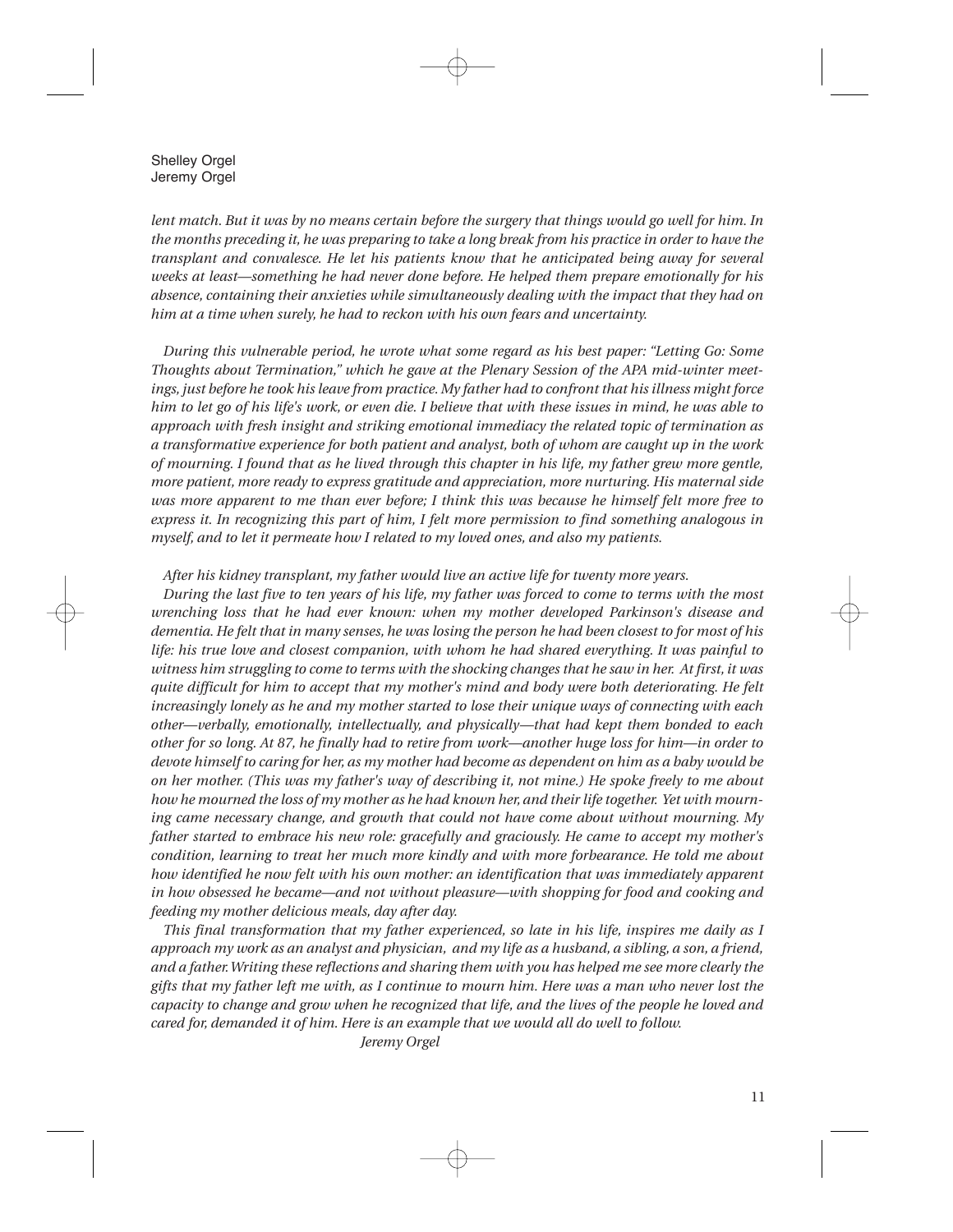# Shelley Orgel Tribute Judy Kantrowitz

*In 1999, my husband Paul and I were sitting in a café in Milan on our way to a European federation conference in Santa Maragerita. Shelley and Doris Orgel entered the café. Shelley and I recognized each other though we had never actually met before. They joined us for coffee. In that first real meeting, we began a friendship that intensified over time. I can't believe it was only 20 years ago. I feel Shelley has been a close friend for a life time. Perhaps our friendship deepened so quickly because we both faced painful life events shortly after meeting. Shelley had kidney failure—his life was rescued by his daughter Laura donating one of her kidneys. Hearing about his medical condition, I wrote him and sent a book—The Magician's Assistant by Ann Patchett. He loved it. And so began our sharing of literature as well as psychoanalysis. My husband and I had already been facing the illness of our youngest son. Shelley and Doris knew of our pain and anxiety. in 2001, our son died of a brain tumor. They were there to offer comfort to us. Then 9/11 occurred the following September.*

*Shelley and I were part of a Nunberg study group that explored the reactions of patients and their analysts to this historical moment. I would come to NYC for these meetings and frequently the four of us would go out to dinner while we were in NY. We began talking on the phone, sharing papers we were writing—Shelley often offering editorial suggestions, which I welcomed. As many of you know he was a wonderful editor. When this group ended, we formed another monthly study group bringing in new members. We worked together sharing our ideas and feelings about what ending analyses meant to analysts. Both groups wrote papers together, published in the psychoanalytic Study of the Child. And we continued to meet—and continue still , now missing Shelley—with in depth exploration of each others' clinical work. The richness of intimate sharing among close colleagues was a joy to Shelley—as it is to me and others.*

*During all this time, Shelley and I shared more and more—books, music, theater movies, art ... and of course, psychoanalysis. Our phone calls and getting together became more frequent, He came to Boston to give a paper and I introduced him. He did the same for me in NY. Like those of you who had the good fortune to know Shelley, you know how being his friend was a very intimate matter. He really KNEW you—and he found the best in you and cultivated it, helping you see what he saw. He had a way of connecting that was deeply appreciative of each person's best traits, of celebrating them and encouraging the other to see and enjoy these positives attributes in themselves. Shelley made you feel loved by him. Sharing what we each loved with each other—entering the world of others with patients, through literature, theater, movies expanded our worlds and our friendship. For the most part our tastes were similar—but occasionally not.I sent him Ken Haruf's Our Souls at Night— I'd loved it. But Shelley said, "I can't read it !! I hate how he writes!" And my not taking to Sebastian Barry was similar.We could disagree—sometimes with great passion. But we also had many places where our sensibilities were attuned—almost always when we talked about patients and most recently when both reading Daniel Mendelson's An Odysessy—phone calls back and forth—a father-son saga, a classical story rippling into the present. "I was just thinking about the part where…" The pleasure of that kind of sharing.*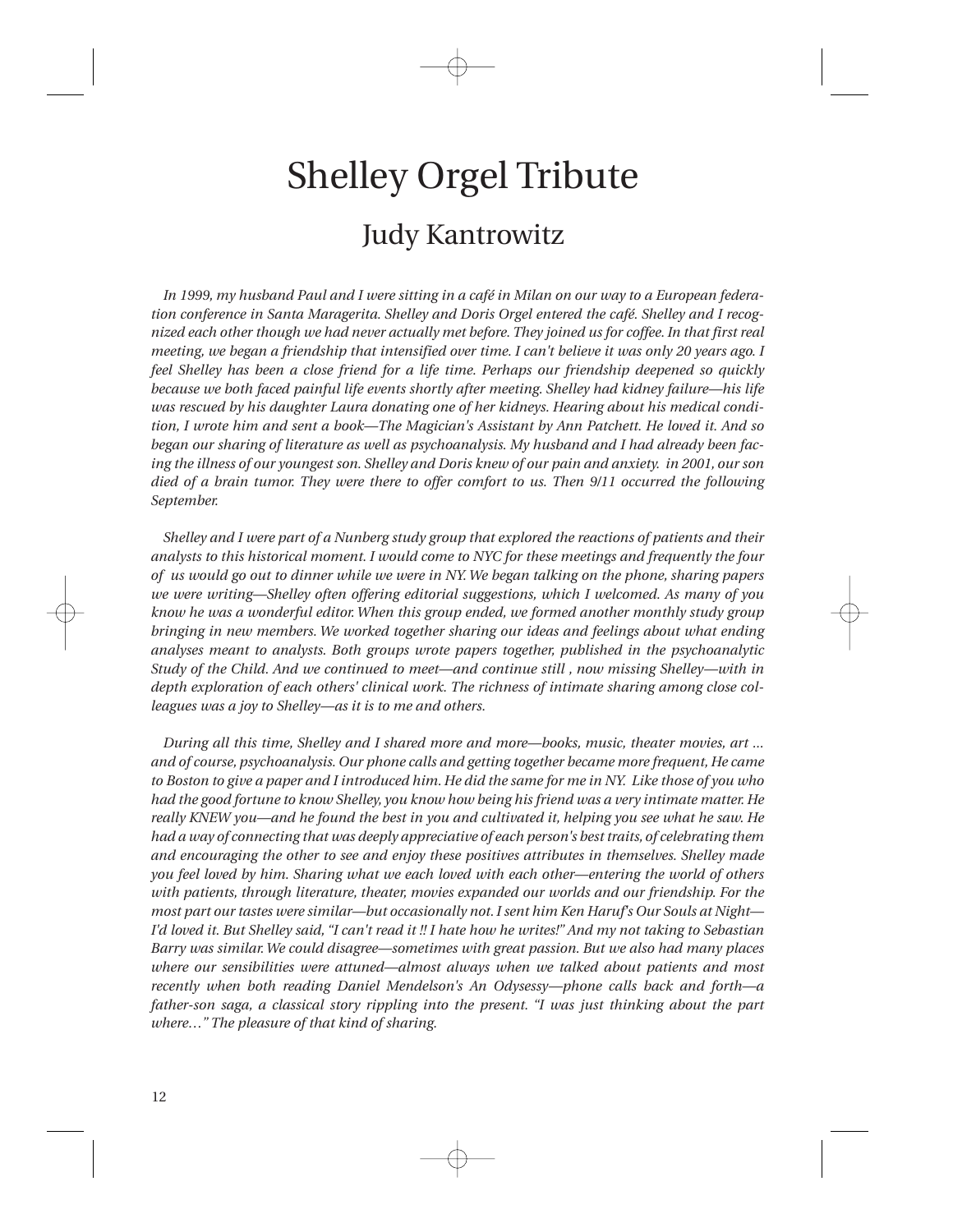Shelley Orgel Judy Kantrowitz

*Seven years ago, the four of us went to see the movie "Amour" on Shelley's birthday. In this movie a couple have been together for many years, devoted to each. The wife faces a debilitating stroke. The husband, himself suffering many pains that accompany aging, devotedly cares for her. The movie ends with his killing both of them so she will not have to return to the hospital. It is an act of love … a very devastating movie. Hardly the way to celebrate a birthday as we age,think about and face our mortality, the inevitably of getting ill, infirmed, dying. I felt guilty for having proposed this pre-dinner film, but we all had wanted to see it. Shelley loved the film and wanted to talk about all of it, but primarily his empathy for this man.*

*It was not long after this evening that Doris' decline became apparent. He felt worried about discussing it, didn't want us to be different with her. As always his love and caring for her was paramount. Our dinners continued until she was no longer able to attend. She was diagnosed with Louie-bodies—a disease that destroys your mind, Shelley had become a skilled cook—we had enjoyed his virtuosity as a chef over the years. Now he prepared all Doris' meals and would do so before meeting us for dinner. He'd watch the time, be sure not be gone too long. Shelley modeled how to remain a devoted, caretaking spouse and still retain a life that nourished him, kept him fulfilled enough that he could remain a loving presence for Doris. He went to concerts, theater, movies, dinner with friends—and for a while maintained a small practice—until just before his death he supervised—all the while being sure he was there for Doris. They continued in taking pleasure in listening to music together. He missed her full presence but he took so much delight in anything they could still share—Shelley could and always did find what was best in life and in people.*

*Shelley had access in himself to the full range of emotions. He loved and he hated—get him started on modern politics and you'd get an earful about characters on that hate list! He experienced great joy and happiness— "Jennifer, his granddaughter, is coming to New York!"— but also deep sadness and grief. "My grandson died two days ago," he said—phone calls conveying the depth and range of love, connection, and pain of loss.*

*Anyone who has ever heard Shelley Orgel speak or read a paper will remember him and know who he is, even if they know nothing of him personally or of his personal history. His thoughts are deep and deeply personal. His language is beautiful and moving. He told me that he only wrote when someone asked him to give a paper, but this construction of himself, while undoubtedly factually accurate, belies the ongoing reflections about many of the topics he did write about. Throughout his career—and probably throughout his life—he has thought about time and its passage, about loss and separation—and so inevitably about termination in analysis. His own words will tell you far more about him, and more poetically than I would be able to do. So I will quote from some of his papers*

*In 1997 in the Journal, Clinical Psychoanalysis, he describes how he has evolved as an analyst, "I believe that what I say, what I think I perceive, is vitally influenced by an ever richer, shared emotional responsiveness and interplay in the relationship. I now talk with patients, in language, when I am able to allow a kind of controlled regressive merging with them, that feels relatively in tune with the music and words of their inner experience.I believe this regression toward the other is related to what has been called temporary partial identification and contributes to empathy."*

*And from his stirring Plenary on termination in 2000, and here I will be quoting from several dif-*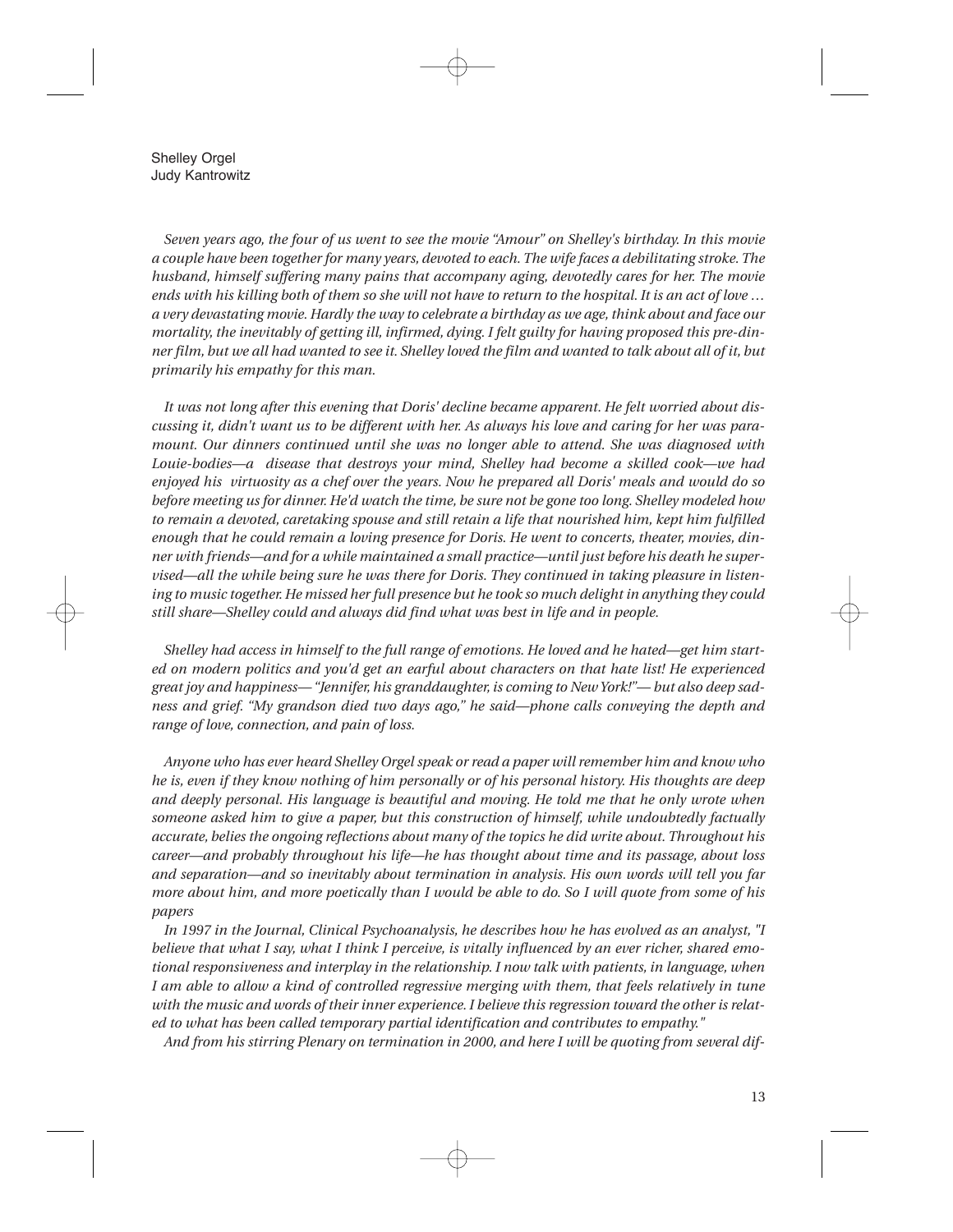Shelley Orgel Judy Kantrowitz

*tation. Every analysand eventually comes to know what every analyst lives with: how much one cannot be, cannot have, and that one will eventually have to decide to walk away from analysis in order to choose a path that opens into the future ... . I believe that insofar as an individual is capable of becoming significantly attached to another, and insofar as an analyst can bear to allow the attachment to deepen by appropriate, timely, non-brutal, non-authoritarian, jargon-free interpretations of transference and resistance, no analytic pair ever gives up the relationship easily. ... During the final phase of analysis, I have also observed an increase in indications, in my own use of words and gestures, of what seems a non-conflicted counteridentification with my analysands' ways of being, communicating, and working in the analysis. Their personal language, bodily attitudes and rhythms, and so on affect my own more strongly during sessions, or at other times my thoughts turn to them, probably reflecting my parallel wishes to hold on through my identifying with them". ... and later in the paper …* ferent parts of the paper."*Mourning is a necessary part of the treatment from the very first interpre-*

*"For the analyst,the pleasures and rewards of each termination are also accompanied by a revived necessity to face again the wounds inflicted by the developmental calamities of his or her own childhood—those we abbreviate as the loss of the primary object, loss of its love, oedipal defeat, castration, superego criticism, or awareness of death."*

*So I am bringing to you the words this exquisitely attuned clinician, who calls on his musical gifts, displayed in the flow and rhythm of his writing, his keen mind, capacity for complex reflection, and his warm and generous heart.*

*Mourning is a slow process. It's hard to really take in the loss of someone you love, and when the person is not part of your daily reality, it takes even longer to absorb. Shelley died in late December. There was a small memorial just before the new year. Even though over the next months I talked with many people about Shelley and how we missed him, in early April when I saw the Lehman Trilogy, I thought , "Oh, Shelley will love this." And again, at the end of April when I heard Pearlman and Kissen play in Boston, I thought I have to call Shelley to make sure he gets a ticket for when they play in New York.In May, when I discovered the novelist David Malouf, again, Shelley was first in my thoughts about who to tell, but this time, my eyes filled with tears because I knew I could not share the pleasure of my finding with him.*

*To quote from Hannah Senesh, a young poet a paratrooper from WW11 who sacrificed her own life rescuing Jews:*

*"There are stars that are visible on Earth, though they have long been extinct.*

*And there are people who continue to light up the world, even though they are no longer among the living.*

*These lights are particularly bright when the night is dark: They light the way for humankind." (I said us, instead of humankind).*

*I miss you Shelley.We all do.*

*Judy Kantrowitz*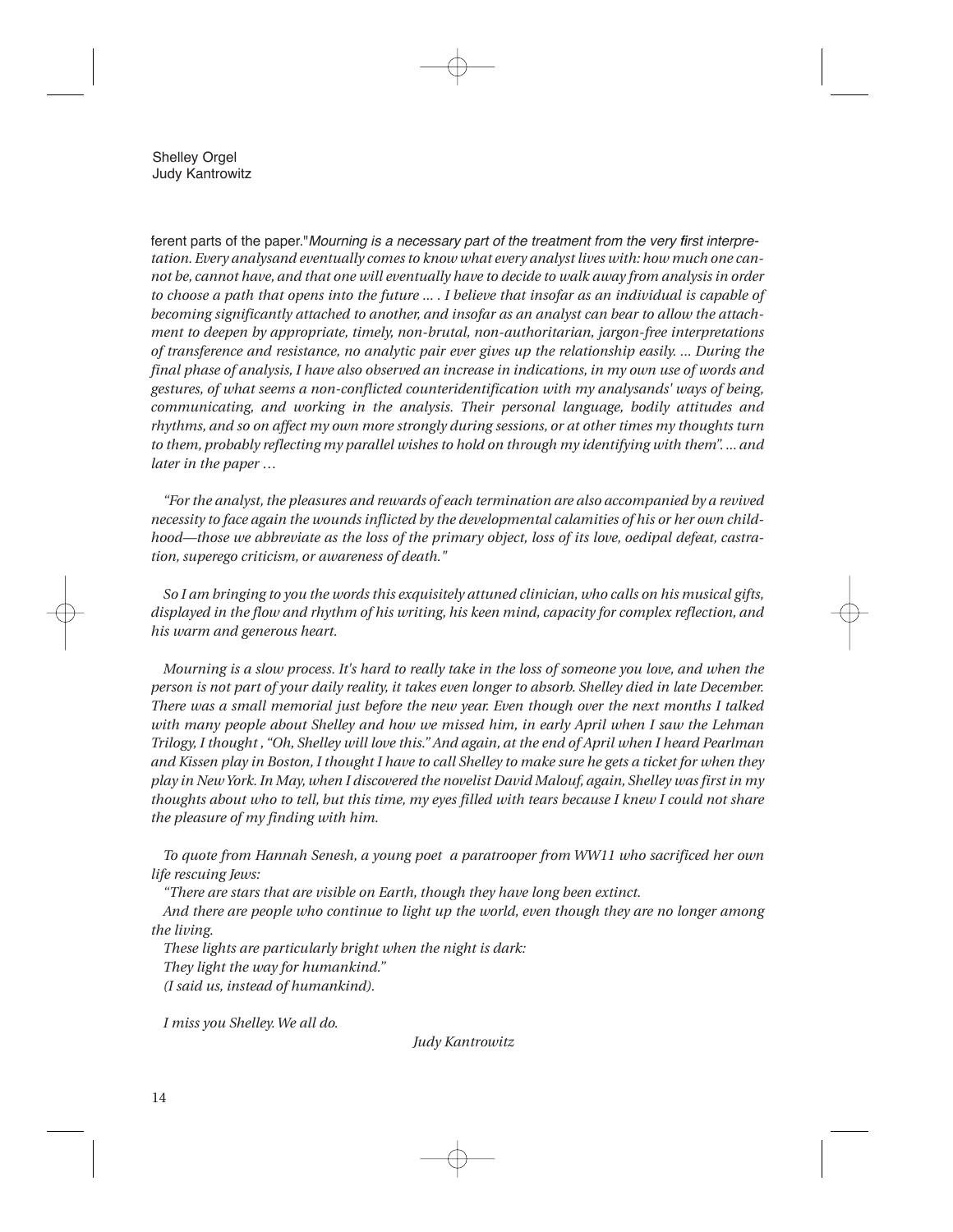## Shelley Orgel Jason Wheeler

*I would like to share a few memories of my supervision with Shelley Orgel. I worked with him on two control cases while a candidate, and discussed various other consultations and therapies with him over several years. There are of course many things I learned from him over this time; these are just a few.*

*He introduced me to the defense of negation through examples from one of my patients who was particularly fond of this manoeuver, and to Freud's lovely short paper on the topic.*

*He gave me my first clear explanation of Nachträglichkeit, again through examples from my analytic material.*

*He was particularly sensitive to the maternal transference and wrote an excellent paper on the subject, Freud's Repudiation of the Feminine, which I have subsequently taught at our Institute. As well as illuminating some of our common blind spots with cross-gender transferences, this paper is written in an unusual, free-associative style, which makes the prose strikingly staccato and memorable.*

*He also sensitized me to the unappreciated power of sibling transferences, which came up in one of my control cases, and is something that I find constantly useful.*

*His phrasing for setting fees as part of the treatment frame—Let's see if we can settle on something that seems fair to both of us —is something that I use all the time. The importance of the principle— fairness—that it turns upon means that this element of the frame reaches throughout a treatment, and into all corners of a patient's social life. And its simplicity means that it can be quickly grasped by patients—or a lack of grasping be immediately evident. These features— profundity with accessibility—were hallmarks of Orgel's clinical style.*

*He had an expansive intellect, which one quickly realized in discussing almost any topic with him. I would mention an exhibition one of my patients had talked about in a session, and soon we could be talking about the artists involved, museums in Paris, and the effects of consulting room art on analytic work.*

*Orgel was something of an analyst's analyst, and for someone of his talents and achievements he seemed remarkably unaffected by ambition. There are certainly other psychoanalysts of his generation who are better known. Julian Barnes observed, "Mountains long for foothills." He was not someone like that, who gathered amanuenses and epigones around himself to form his own private sect. Some mountains are content in their singularity, or long only for other mountains, or maybe don't even notice that they are mountains.*

*As I worked with him over time and presented multiple cases to him, I was struck by how individual and uniquely fitted his formulations were for the patients I discussed. He was the very opposite of a cookie-cutter, formulaic analyst. He was clearly classically trained and grounded, but could take useful elements from anywhere. If I try to practice and teach one thing today it is that everyone is truly unique and deserves a bespoke understanding.*

*Besides these and many other pieces of clinical wisdom, some of the most enduring influences on me have been a couple of seemingly incidental things that I picked up from him.*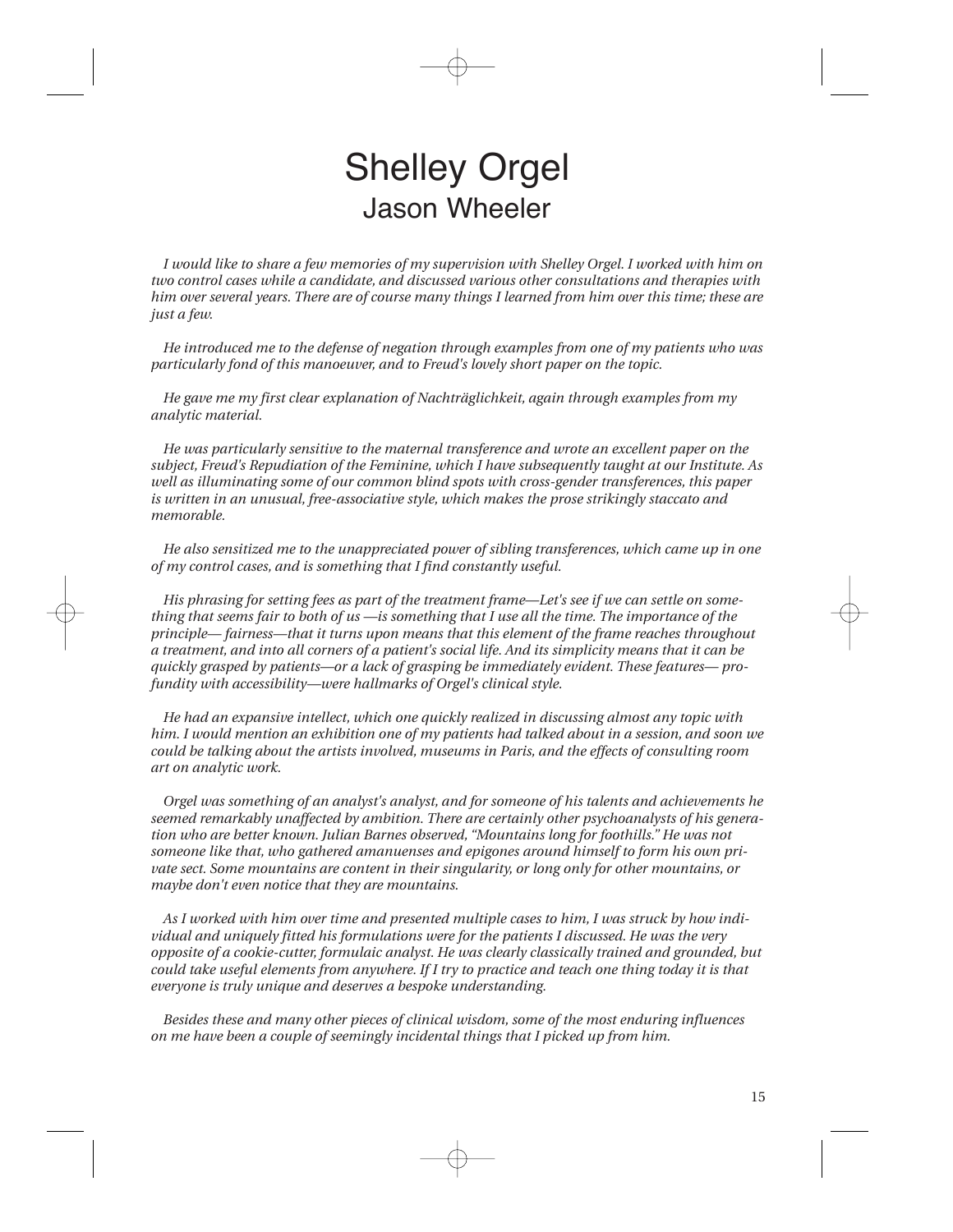Shelley Orgel Jason Wheeler

*One is that he always wore nice suits, even first thing on a Friday morning, when a man of his age—almost of my grandparents' generation—might have been more comfortable in a robe and slippers. Inspired by this, and by other dapper supervisors, I felt that I wanted to raise my sartorial game to match the level of work he modeled and to which I aspired, and the value he placed on himself and me. So I began to invest in some suits for work.*

*A second, more subtle element, is one I noticed early on and began to consciously emulate soon thereafter, though without knowing quite why. He would invite me into his large, graciously worn office, and meet me at the chairs in what I thought of as his sitting room, on the far side of the office from his couch. He would stand and watch me and would start to sit as I started to sit: He was waiting for me to sit down. This somewhat old-fashioned courtliness was a surprise at first, particularly from this much older and venerable analyst.*

*As Wilhelm Reich noted, "Everything is in character." The gentlemanliness of this small gesture revealed something about his character to me. It conveyed a respect for me and for the work we were about to undertake that encouraged me to respect myself and my work too.*

*But even more than that, I don't think he did anything in his work out of mere habit or politeness. In reflecting on this practice, I have come to believe that it also serves an important technical function as part of the analytic frame.When I now wait to sit until my patients do, and rise as they are starting to rise, I am including an element of mirroring within an otherwise classical frame.*

*My patients can observe and experience me following them in every part of our interaction, not just in the verbal material they bring. I also follow their bodies and what those are communicating. If they need a few moments before they decide if it is safe to sit, or at the end of a session to compose themselves before rising from the chair or couch, I will remain poised until they start to move. If they need to jump up and get out after a tough session, I too can spring up if need be. These simple, daily, repeated elements of respectful formality and attentiveness are a part of who I have become as an analyst, and often remind me of Shelley and our work together.*

*Jason Wheeler*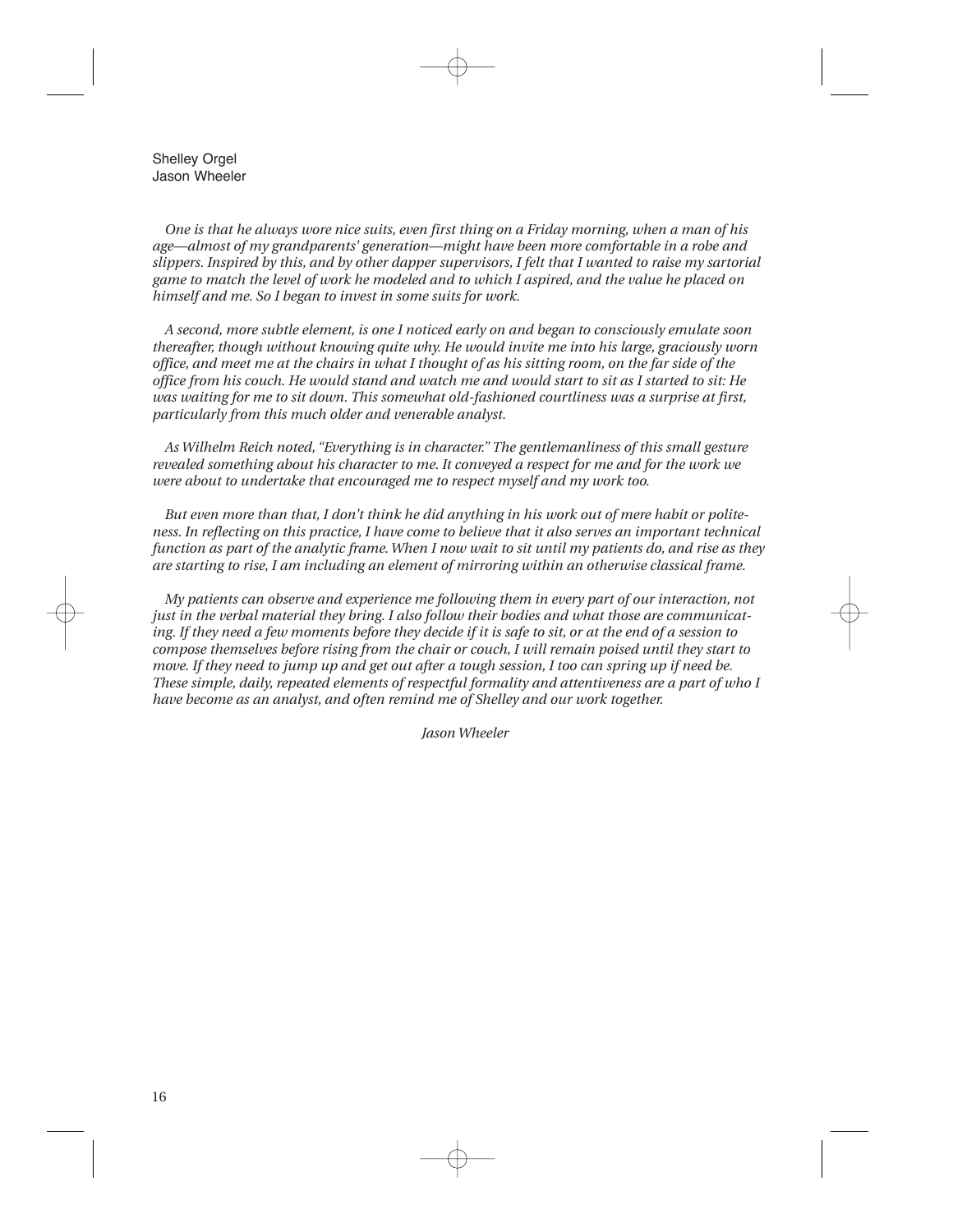## Shelley Orgel Birgit Elias

*A good supervisor sees the presented material and thus the patient independently as well as through the eyes of the candidate analyst.*

*Shelley wove intellectual understanding and his own experience together with tuning into the often subconscious filters of the candidate.*

*This was only possible with a willingness to be honest and transparent on the side of the candidate which afforded trust.*

*Good supervision, over time, becomes deeply personal just as analysis does. The analyst is a significant factor in the interaction. The same is true for supervision.*

*Shelley instilled in me a wish to be completely transparent and trusting, and it brought us close, all in an analytic frame.*

*Shelley was a master weaver of the multitude of fibers and layers that made up the fabric of the analytic work we did together.*

*And beyond this he had something I have not experienced with anyone else. He added immense compassion.*

*He WAS compassion.*

*Shelley and I talked regularly on the telephone when an analysand of mine became ready to enter termination. In fact, we talked until just a few days before he passed away. Shelley's last words to me were :*

*" I'm not well right now but we will continue to talk."*

*And so we did. There is hardly a day at work when I don't have an inner dialogue with Shelley.*

*Shelley encouraged me to look at my own attachments to my patients and offered some of his own experiences with attachment to his patients as well as his trainees.*

*He encouraged me to let the process of mourning unfold, in the patient as well as in me. And unspoken but tangible, we knew we were going through a parallel phase.*

*It is the fact that Shelley LOVED: His work, his patients, his studentsthat makes it possible to move on.*

*I will always miss Shelley But he will be a constant guiding light within me. "*

*Birgit Elias*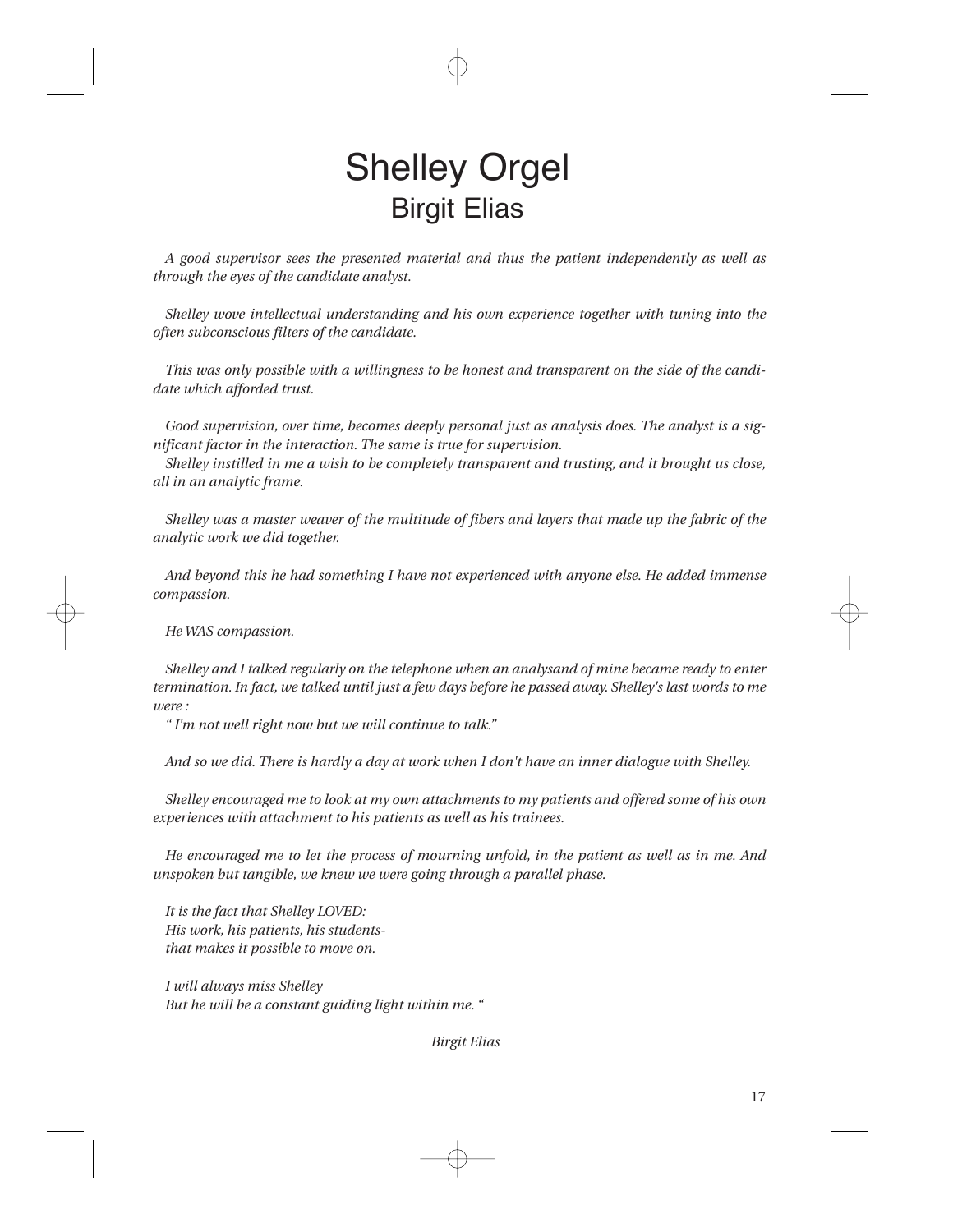## Shelley Orgel Jennifer Stuart

*My guess is that if pressed to define his clinical approach, Dr. Orgel might cite ego psychology, object relations, maybe Loewald. Speaking of whom: Jonathan Lear cites Loewald's wish, expressed shortly before he died, that there never be any Loewaldians. One way to understand this remark of Loewald's is that any good analyst's clinical approach must be the unique expression of his authen*tic self, in the clinical situation. Surely, that's my sense of Dr. Orgel's approach. I don't recall ever feel*ing that theory got in the way of his understanding me, or that technical rules prevailed over his own, keen sense of how best to maintain the analytic frame—and keep us both working, within it at a given moment. This meant a subtle titration of closeness and distance; a constant invitation to emotional intimacy— never intrusive, and always in the service of my analysis.*

*At Dr. Orgel's funeral, Larry Friedman said something like this: there was a profound continuity between Dr. Orgel inside and outside his office. I ran into him from time to time around the institute. Since we overlapped on two journal boards, I saw him at board meetings and dinners, too; there, he'd be talking and laughing with close colleagues whom he'd known for decades. I felt that I had come to know this same man in his office, not by way of self-disclosure (that wasn't his style), but rather, by way of sheer, personal consistency. No carefully arranged poker face; the same warm, receptive countenance in the halls of the institute, across the room at a dinner, and at the consulting room door. The same eagerness to encounter another person—and the same hint of diffidence everywhere. Dr. Orgel's constancy, inside the office and out, was itself therapeutic. He knew the worst of me, yet said a warm "hello" if I encountered him, by chance, on a city sidewalk. From this, it followed that there must be a place for me in our shared profession, despite the worst I know of myself.*

*Another feature of Dr. Orgel's approach that strikes me as distinctive was this: he read the papers that I published while in treatment with him, and—when germane to my associations—shared his thoughts about them. It's not that I think this aspect of Dr. Orgel's approach to me was unusual for him; I know some of his other analysands, and seveal have had similar experiences. Rather,I suspect that a conventional understanding of the analytic frame might preclude reading and sharing of this sort. I don't remember a lot of discussion about whether or not Dr. Orgel would read my published work; maybe I made clear that I assumed he might (I was publishing in journals he read, and on whose boards he served). I may well have said that this would be okay with me; most of what I've published is about mothers and motherhood—never more than a stone's throw from some central themes of my analysis.What mattered wasn't whether an experience originated inside or outside the consulting room; it was that in our exchange, it would be used only in the service of our shared effort to understand me.*

*I spoke with Larry Friedman months ago, about what I might say on this occasion. My first thought was this: one way and another, I have come to know several of Dr. Orgel's other analysands, as his analysands. I've always had the impression that among us, where one might expect rivalry, there is instead—mostly—a sense of kinship and shared good fortune. I'm not sure how to understand this, but it seems distinctive to me. Maybe it's because we each felt some fundamental attunement so profound that there wasn't much cause for envy; some intimacy so particular that it surely differed from any other.Why covet your sibling's relationship with a parent if you know for sure that you're fully seen, and you're getting what you need? We were all very lucky, and we know it. Jennifer Stuart*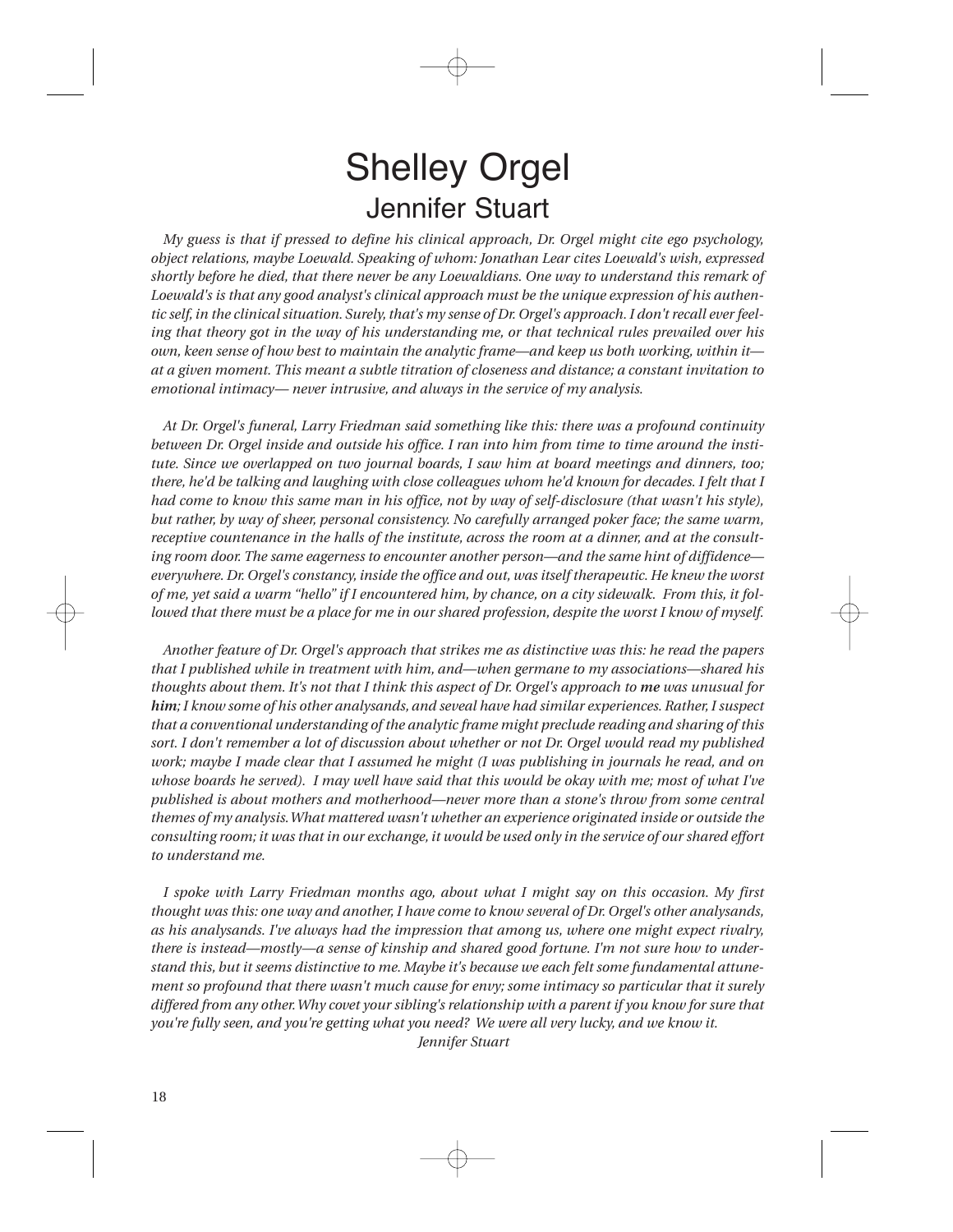## Shelley Orgel Memorial Laurie Wilson

*I was assigned to Dr. Orgel for a training analysis by the Institute now called PANY, where I was being trained in adult analysis. Unlike other candidates who complained about the system of having assigned training analysts, I am extremely grateful for the careful choice that was made in my case. In previous years, I had chosen analysts on my own with limited success and—in one instance—disastrous results.When I started treatment with Dr. Orgel, I was living in New Jersey and the commute to his office on the Upper East Side was long. But a close colleague had told me that he was extraordinarily insightful and empathic. Since I was suffering a great deal in my personal life at that time, I decided to ignore the geographical distance. That was the second-best decision I have ever made. Indeed I came to believe that Dr. Orgel's "bone-deep kindness"—as my friend had put it—- was not just the rare quality that he himself possessed, but that it was an essential quality for anyone who wishes to successfully practice psychoanalysis. Why would a patient be willing to tell the darkest things about herself to anyone other than a deeply compassionate listener?* 

*While I now know that my experience of being with someone who could play the role of a loving parent—in my case a loving father—was essential to my having the kind of deep and lasting therapeutic result that I had not had with my previous clinicians.With others, I had felt I had been cared for because I was attractive, talented, intelligent,successful,solvent or any other worthy quality I had. Being treated by Dr. Orgel was the first time I realized that I could be accepted not because of what talents I possessed but because of who I am as a person. It took me ten years on the couch to really believe this.*

*One last thought about Dr. Orgel has to do with the frequency of my appointments with him and how that related to problems of intimacy. He suggested that we move from a four-times-a-week treatment to five-times-a-week. Despite the geographical inconvenience I tried it, and this seemingly small change turned out to have a profound impact on our work together, in which I learned more about emotional intimacy than I had ever thought possible. Some time after making the change in session frequency I met an extremely attractive, intelligent man. And after our second evening together he suggested that we get together the following day. I put him off, and that night I had a dream in which I could hear the words: "Why are you pushing away this really good man?" I must have realized that I had internalized my analyst's words, because when I woke up I called that man and said yes to another date. Thus began the relationship with the extraordinary person who has been my husband for the past 26 years.*

*Laurie Wilson*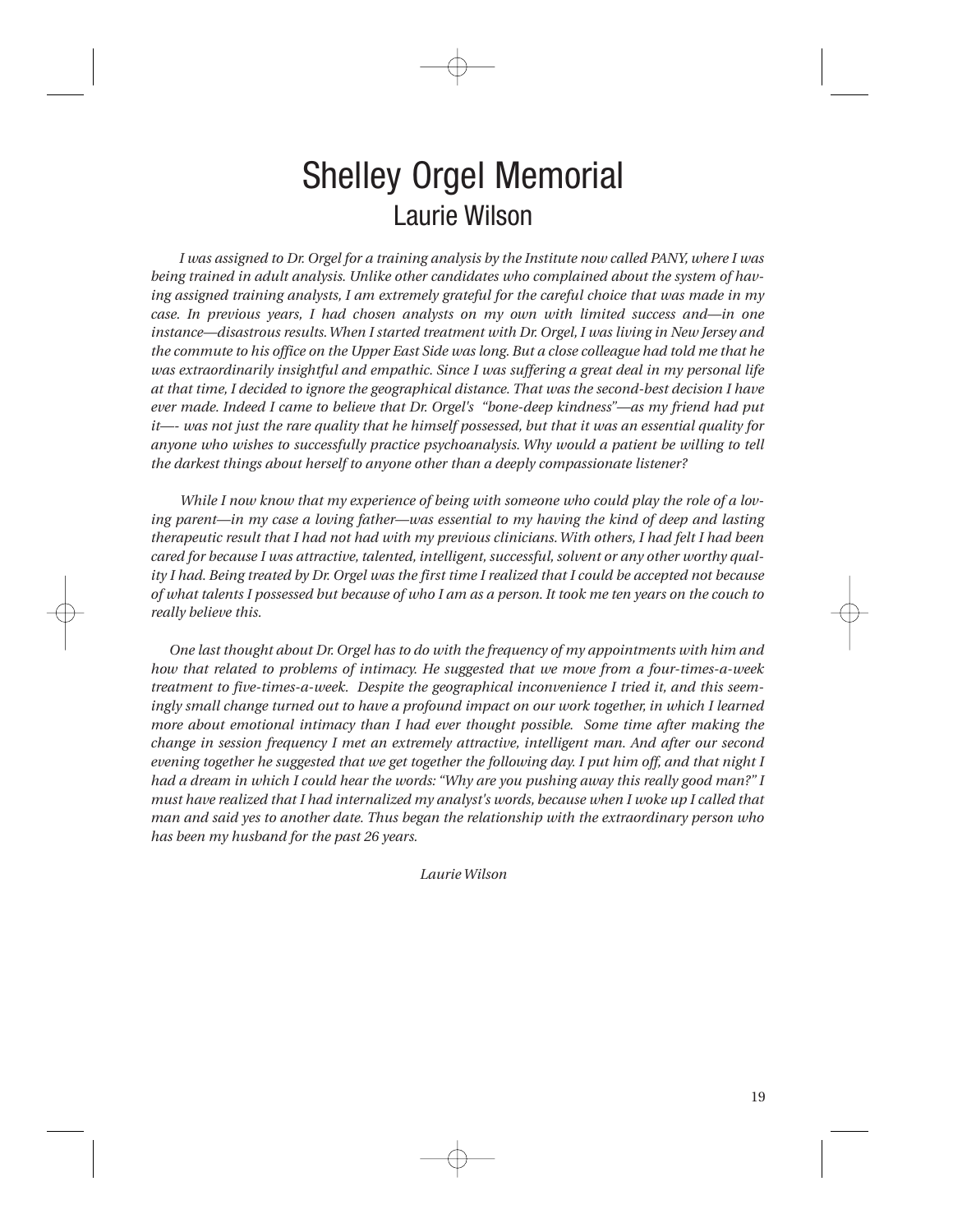### Shelley Orgel: In His Words

Shelley Orgel died on December 26,2018. In 2013, he was honored at our annual "Tribute Dinner." I had the honor of interviewing him prior to the dinner in order to prepare a short "bio" for the Tribute Journal. In looking back at my files from that time, I found not only my piece for the Tribute Journal, but also the transcript of the interview from which it was constructed. At this point, I found the interview, with his own words, far more moving and telling than what I had written.

#### *How and when did you become interested in psychoanalysis?*

I remember that I answered the inevitable *Bar Mitzvah* question: "What do you want to be when you grow up?" by stating "I want to be a psychoanalyst." I need to reconstruct what I thought I meant. I believe my answer reflected an intense curiosity about people's minds, what roiled beneath the surface. Then, I was searching to understand my parents, their relationship, their sexual lives, and the mysterious urges unfolding in my own body. I am amazed at how many Jewish boys from Brooklyn and the Bronx grew up to be analysts. I wonder if other outlets like attaining athletic proficiency, or getting into fights were inhibited by our parents' injunctions and worries about us, leading us to turn inward, to introspection, fantasy, afternoons in the library. I do remember clearly that I pledged myself to remain self-aware, not to hide from knowing honestly how others saw me, a flaw I was very critical of in my own family.

*Tell me about the start of your time at the Institute in Brooklyn.*

One thing that stands out is how much interest there was in analytic education in the fifties. Rumor had it that applicants were subjected to stress interviews. Sylvan Keiser, one of my interviewers, had a reputation for toughness. In fact, he was warm then and in subsequent years, and I felt he "got" who I was. He later supervised my work with my first analytic case, an ordeal which I've written about. Looking back, I had doubts about how much I learned from supervisors except for Jacob Arlow who supervised a fourth case. His gift to me as a supervisor was to make me so anxious and self-critical that I felt pushed to face my conflicts squarely each week in my own analysis. In the years after the trial of that supervision, Jack was unfailingly kind, helpful, respectful ... and, of course, he was one of the few great teachers we had.

Others were Mark Kanzer and Sydney

Tarachow. Mark was the most brilliant of our teachers; Sydney was the most empathic. He appreciated that one's first stabs at being an analyst were fraught with mixtures of conflict, ignorance, and inevitable errors. He was the first teacher of our class (which included Len Shengold, Stan Weiss, Paul Dewald, Bob Atkins) who presented process material from a patient of his own, demonstrating his mistakes, second thoughts, etc. It was a moving experience none of us will forget. In general, our teachers conveyed a kind of Talmudic rigidity. There was one right answer, one correct intervention. I was scared into believing an off-hand comment or an unnoticed enactment in Year One would come to light in Year Five, and unknowingly, I would have wrecked the analysis right in the beginning.

*How did you overcome the effects of these analytic origins?*

First, I would say it was slow, gradual, and progressed over decades. Of course, many changes in oneself and in one's work reflect evolution in our field. I think I came to appreciate in my second analysis with a woman, begun when I was an advanced candidate, how crucial it was to understand and to analyze the nature of the complex relationship between the analysand and the analyst as a person if discovering the primal universal unconscious fantasies of childhood would lead to meaningful change. It was a revelation to me that my analyst conveyed deep pleasure in being an analyst.

*Tell me something about what feels special about your subsequent career over the years.*

There is so much to choose from. It was extremely fortunate for me that Jacob Arlow, Chair of the BOPS, shortly after I graduated invited me to join the Committee on Institutes, and also to contribute to, and then to become an editor of the *Psychoanalytic Quarterly.* As a young, still unformed analyst I could observe how analysis was practiced and taught around the country, and could meet and become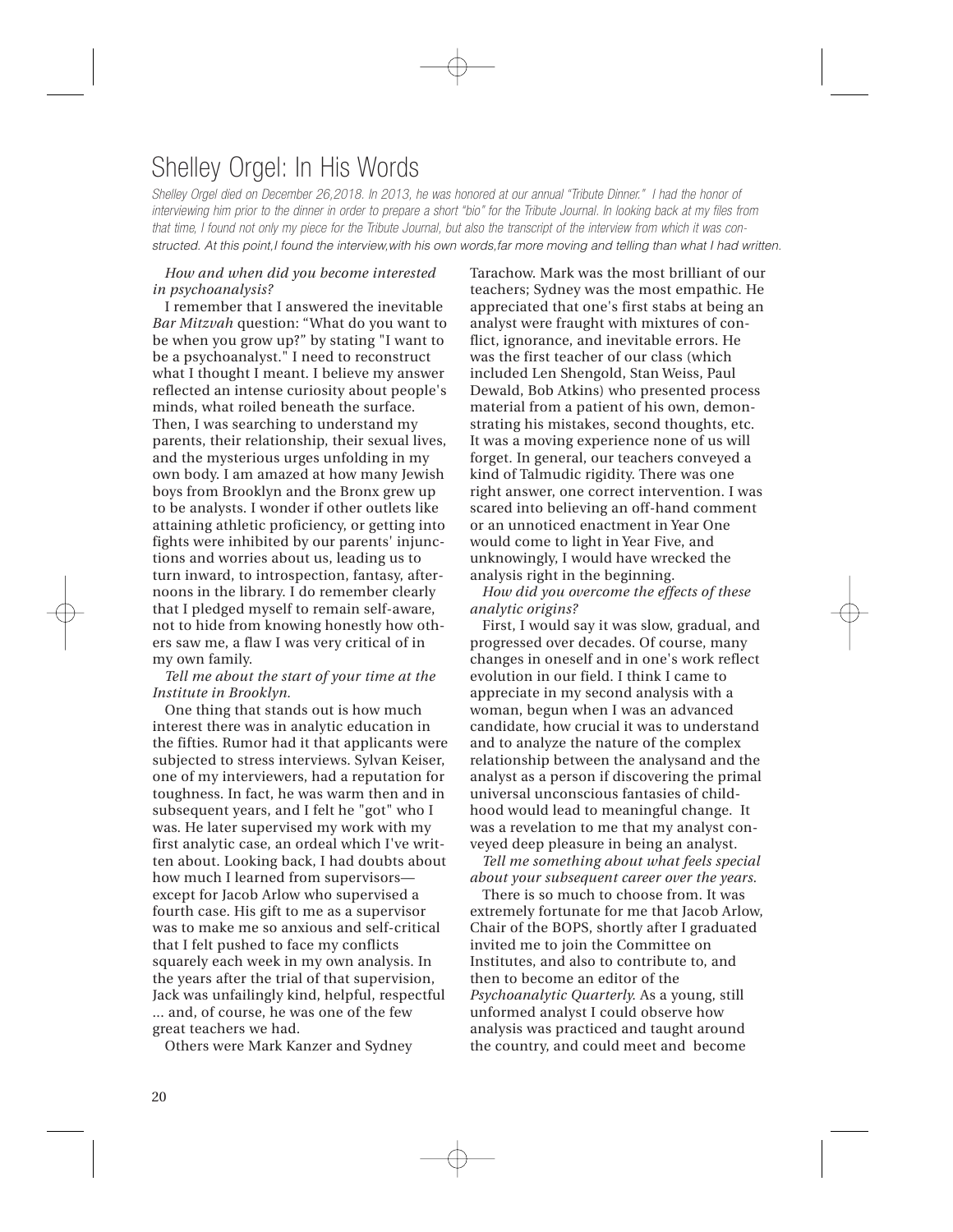Shelley Orgel In His Words

close friends with a number of people who have enriched my life in so many ways. A few who will remain part of me always include Edward Weinshel, Stanley Goodman, Vann Spruiell, Bob Gardner, Bob Wallerstein, and the American's wonderful administrative director, Helen Fischer.

I was deeply involved in the American Psychoanalytic Association for almost twenty years. During that time, the committees of the BOPS attempted to act less as inquisitors, as monitors of institute activities and to encourage more mutual cooperation and help. I was one who believed the Board needed to have significant responsibility in maintaining recognized educational standards in its accredited institutes. Powerful tensions and disagreements not unlike what we live with today raged then as well. For me, the crucial struggle of the years I chaired the Board involved the law suit initiated by non-physicians to achieve access to education in our institutes and membership in the American. Dick Simons, (a graduate of Downstate) Homer Curtis and I worked hard to bring about this necessary and desirable evolution.

*Tell me something about your work for our institute.*

What I would emphasize is that involvement in teaching and other faculty activities have always begun for our members upon graduation. We were the first institute to have two instructors in each class; younger faculty members would feel a sense of belonging and develop skills as teachers over time. Traditionally, for perhaps four decades, the path to leadership in the Institute took about a dozen years—from Secretary of the Institute to Secretary of the EC to Chair of the EC, to Associate Director, to Director. Our administrative leadership was strongly identified with our particular traditions, and had participated in all of our activities. We were able to know each other and our candidates well. In those years, our efforts could be focused solely on education for psychoanalysis. It was another time, and at my present stage of professional life,

memories of those decades are imbued with nostalgia while some of the necessary changes evoke a degree of sadness. Others, like radical changes in our attitudes towards women and sexuality are very gratifying.

*Do you want to say something about your thoughts today as we look back together at the past?*

I have been able to conclude after all these years that while analytic treatment ends, for those who have truly experienced it and for those who practice it, the work of analysis never ends. It is potentially as boundless as the human mind itself. So, for me, being an analyst has kept me alive to myself, and still offers possibilities to grow, to discover something new in myself and the world. In a way I could not have articulated, I think this wish to keep open the possibility for internal change is what drew me to psychoanalysis even as an adolescent.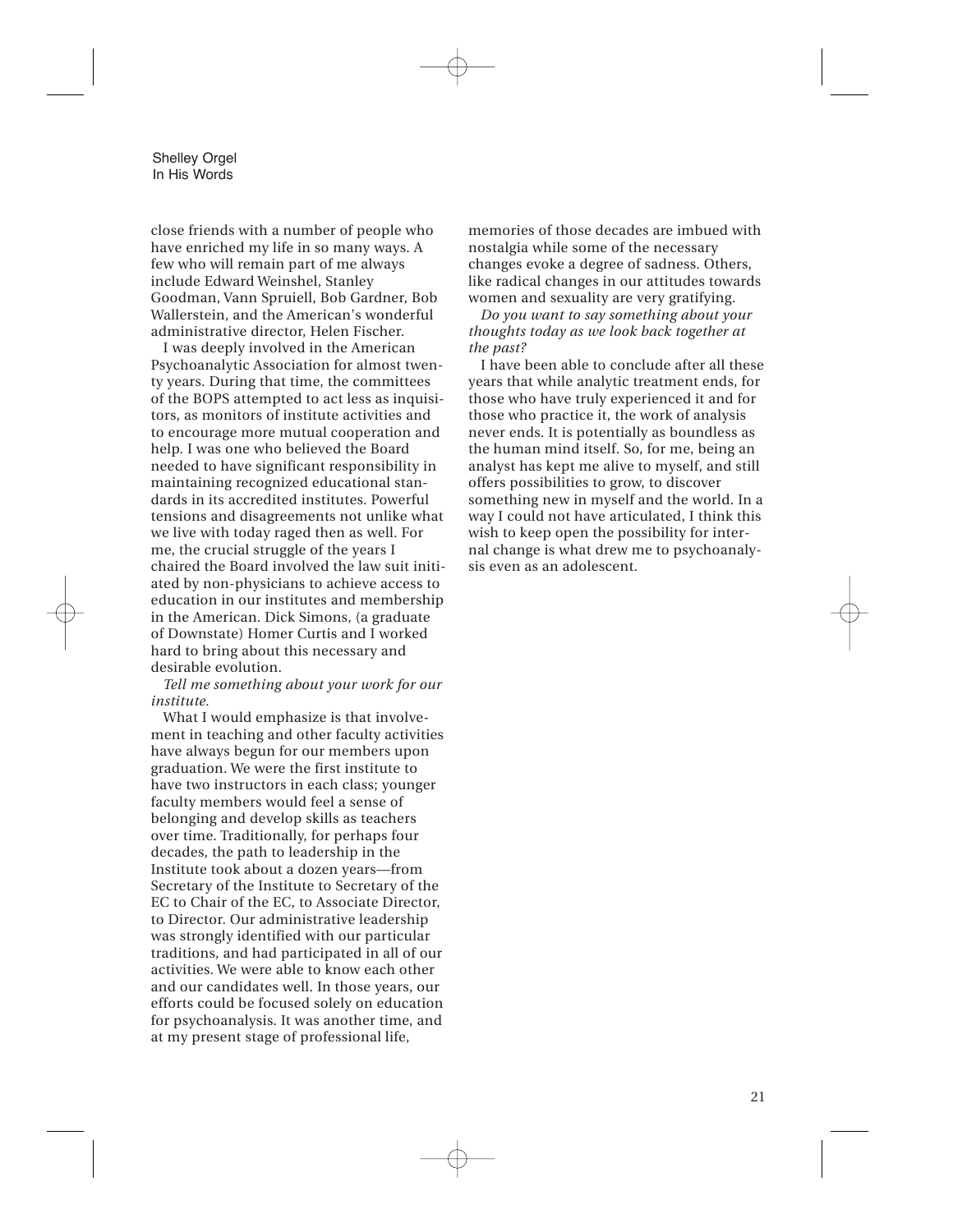### Bulletin Board Of interest to PANY Members

### **PANY's Training Analyst and Certification Study Group**

### **PANY LGBTQ+ Study Group**

The Training Analyst and Certification Study Group is a faculty peer group that meets monthly with the purpose of preparing Faculty for American Board of Psychoanalysis (ABP) Certification and/or the PANY Training Analyst process. Members meet one Saturday throughout the year to discuss in detail their case writeups, which are presented on a rotating basis

. The Study Group has been meeting for over two years, and has grown from three to seven members. The Group has just celebrated its first successful candidate in June, when Malini Singh was certified by ABP at the Spring APsaA meetings. Anyone interested in joining the Study Group or seeking more information is welcome to contact any of the group members listed below.

Leslie Cummins Carmela Perez Barry Rand Susan Resek Jennifer Schimmel Aneil Shirke Malini Singh

We are pleased to announce the initiation of the PANY LGBTQ+ Study Group for the study of clinical practice issues in psychoanalysis and psychoanalytic psychotherapy involving members of this group as analysands/patients, and analysts/therapists. We are inviting all faculty and all candidates of all identities to participate in this study group, which will meet on a monthly basis at the PANY Institute at One Park Avenue on Saturday afternoons at 1:15PM. A variety of sexual and gender identities of the membership of this group will enhance the diversity of psychoanalytic perspectives for the clinical presentations and discussions. We envision the development of a core group of members with the option of others attending on a per session basis.

Hopefully, viewing our own clinical cases referencing sexuality and gender as additions to contemporary analytic theory will allow us to enhance analytic practice of benefit to the LGBTQ+ community.

Barry Rand, MD Chair, Curriculum Committee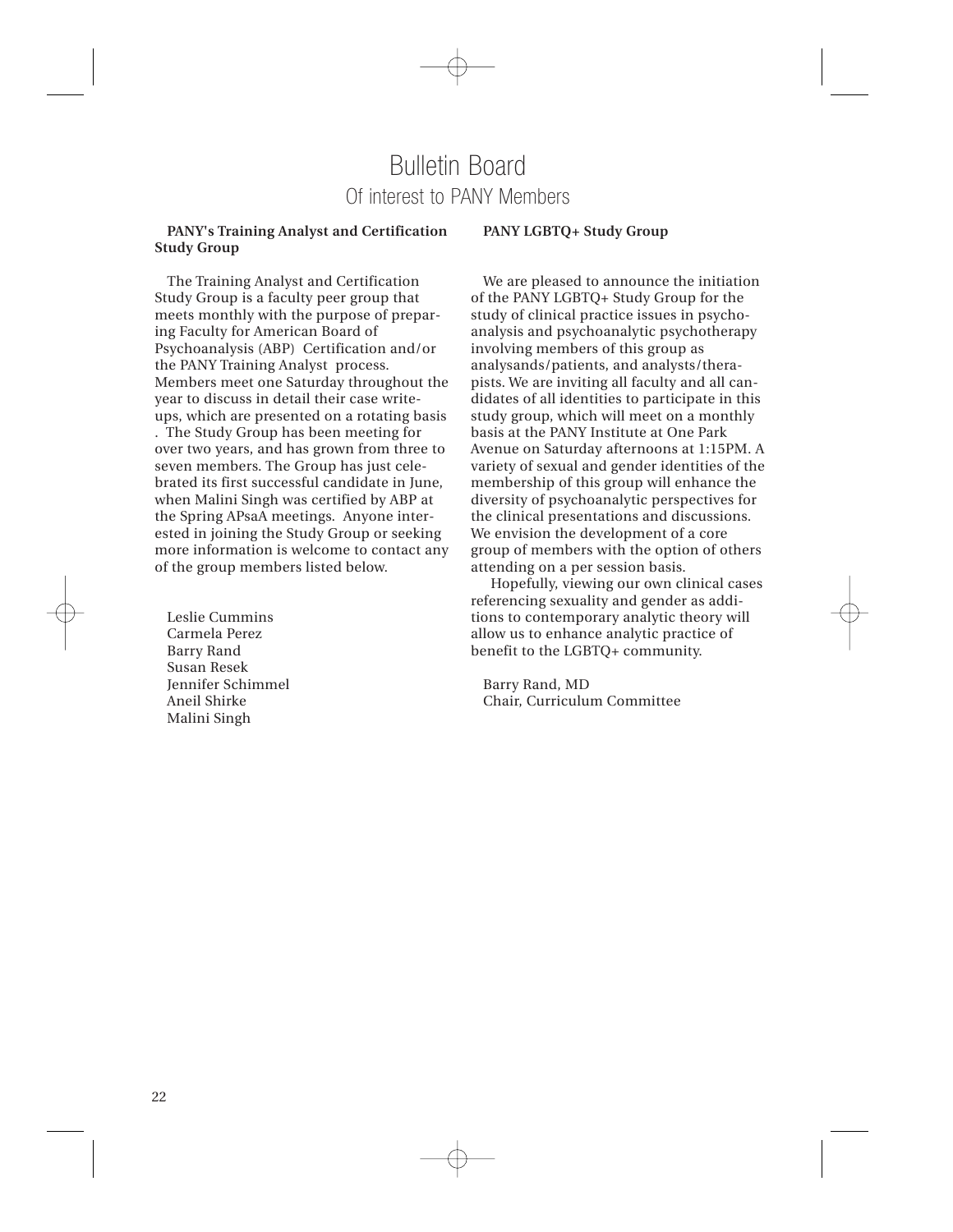### PANY Scientific Meeting Schedule

PANY Upcoming Meetings

December 10th Joint Meeting of NYPSI, PANY and Columbia Psychoanalytic Institute "Creativity in the Science of Psychoanalysis" Moderator: Christine Anzieu - Premmereur, M.D. Panelists: Ted Shapiro, M.D. (NYPSI) Marina Mirkin, M.D. (PANY) Lila Kalinich, M.D. (Columbia Psychoanalytic Institute)

January 27th Theodore Jacobs, M.D. "The Sense of Self and its Modifications in Analytic Treatment: The Evolution of Technique"

March 14th Monisha Nayar - Akhtar, Ph.D Barry Rand, MD "Race, Class, Culture and Politics in the Psychoanalytic Field: Addressing Social Issues to Promote the Analytic Process"

> April 20 Henry Lothane, M.D. "Is free association a psychoanalytic fairy tale?"

> > Marina Mirkin, M.D. Chair, Scientific Meeting Committee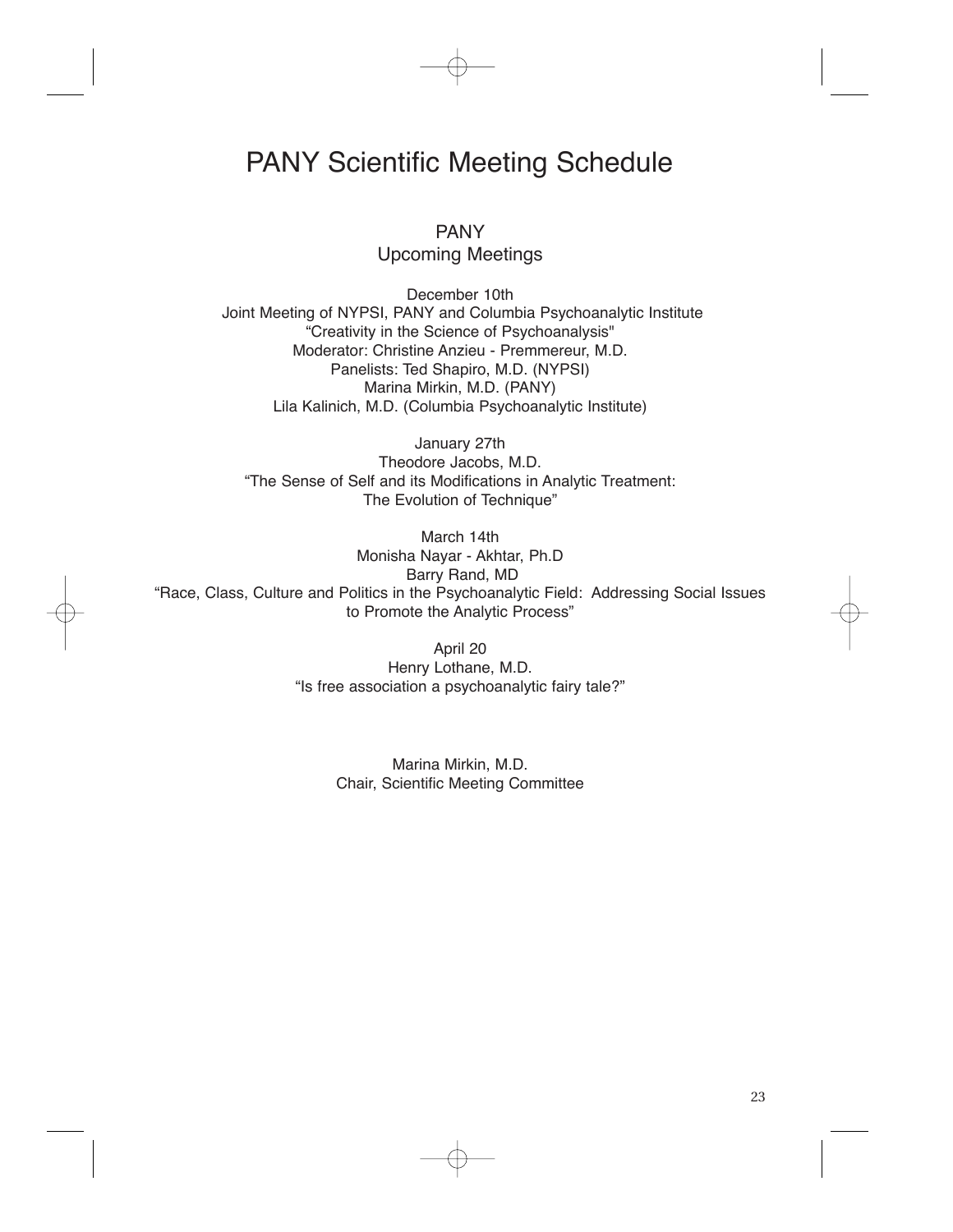### News and Notes of Members

### Authors Books

Akhtar, Salman and **Gulati, Rajiv** (Eds.) (2019) *Eroticism: Developmental, Cultural, and Clinical Realms.* New York: Routledge.

### Papers

**Haseley, Dennis** (2019) Climate change: clinical considerations. *International Journal of Applied Psychoanalytic Studies* Special Issue: Climate Change and the Human Factor.

**Wheeler Vega, Jason A.** (2019). Generativity and Its Vicissitudes in Logan and the X-Men Series. *The Psychoanalytic Review*, 106(5), 455-474.

**Wheeler Vega, Jason A.** (2019). Fantasy, sadism, and the fetish in pornography. in S. Akhtar & R. Gulati (Eds.), *Eroticism: Developmental, Cultural, and Clinical Realms*. New York: Routledge.

### Honors

**Dr. Rajiv Gulati** and David Pauley were awarded the Ralph Roughton award for their paper, "Discerning the 'healthy homosexual' in Leonardo da Vinci and a memory of childhood."

#### **Dr. Dionne Powell** was

awarded the new author 2018 JAPA prize for her paper, "Race, African Americans and Psychoanalysis: Collective Silence in the Therapeutic Situation (JAPA, Volume 66, #6). Dr. Powell was presented with the awad at the meeting of the American Psychoanalytic Association in San Diego in June, 2019.

**Dr. Arden Rothstein** has been appointed Chair of the Progressions Committee in the Training and Education section of the Department of Psychoanalytic Education (DPE) of the American Psychoanalytic Association.

Dr. Jennifer Stuart will be happy to hear from PANY faculty and candidates interested in reviewing books for JAPA.

### **PANY Members**

If you have something to say, this may be the place to do it. Send in articles about interesting work you are doing with your psychoanalytic skills, insights and psychoanalytically inspired commentaries on a variety of subjects. Send us poetry you've written.

### Speakers

**Dr. Arden Rothstein** gave a webinar hosted by the American Association for Psychoanalytic Education (AAPE) entitled "Toward Transparency and Integrity in Psychoanalytic Education." She addresses aspects of the approaches to candidate progression developed and implemented at PANY beginning in 2011, as well as the educational philosophy they reflect. This webinar can be viewed at: https://www.aapeonline.org

**Dr. Laurie Wilson** presented "Art, Art History, and Psychoanalytic Insights" at the New York Psychoanalytic Society and Institute on November 12, 2019 .

Upcoming **Dr. Harold Blum** will present the Keynote Lecture at a Freud-Jung conference in China, April 3-5, 2020.

### PANY Members

Please send your information for News and Notes to

herberthstein@gmail.com. or by snail mail to Herbert H. Stein, M.D. 425 East 79 Street New York, NY 10075